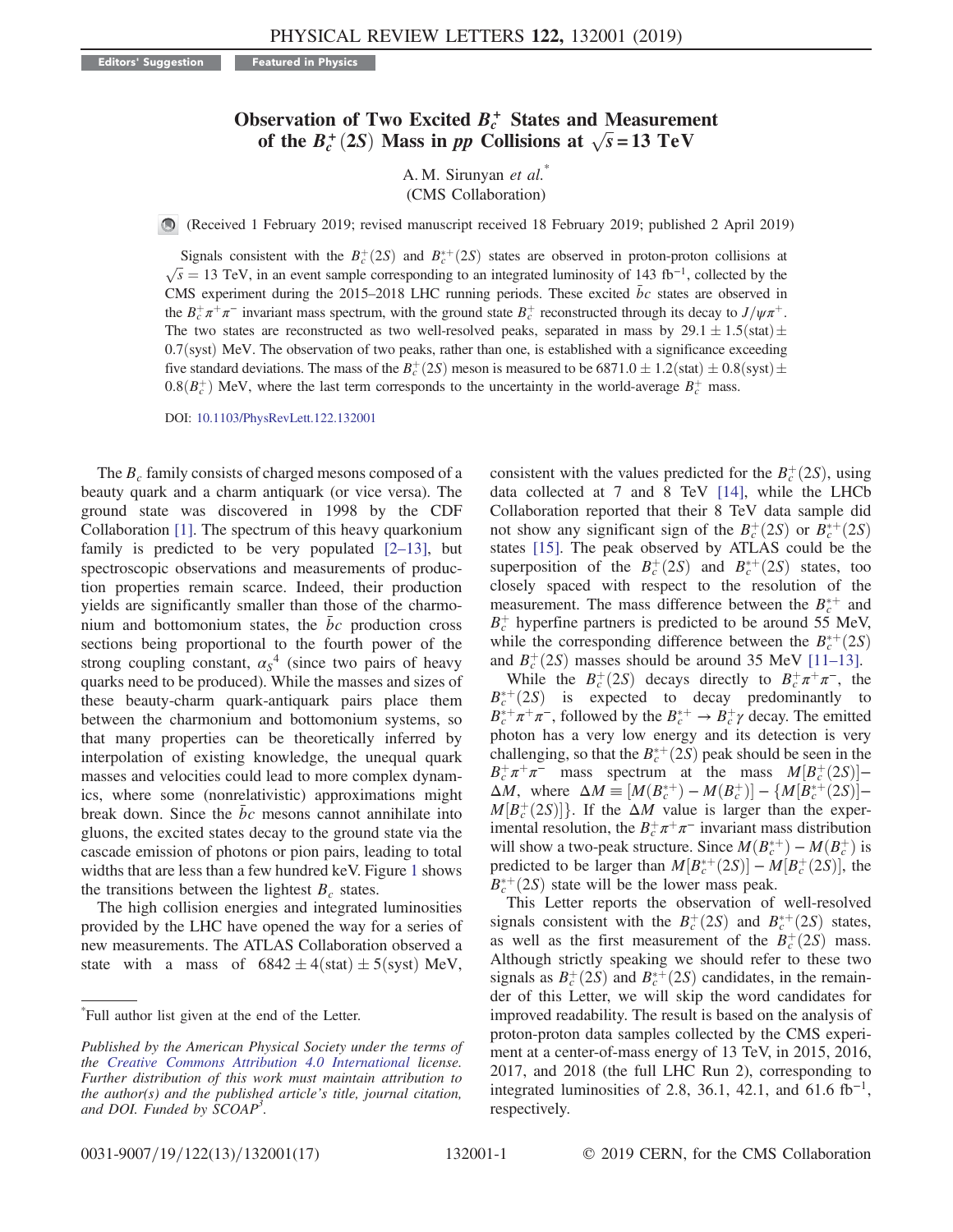<span id="page-1-0"></span>

FIG. 1. Transitions between the lightest  $B<sub>c</sub>$  states, with solid and dashed lines indicating the emission of photons and pion pairs, respectively [\[2\]](#page-4-1).

The central feature of the CMS apparatus is a superconducting solenoid of 6 m internal diameter, providing a magnetic field of 3.8 T. Within the solenoid volume are a silicon pixel and strip tracker, a lead tungstate crystal electromagnetic calorimeter, and a brass and scintillator hadron calorimeter, each composed of a barrel and two end cap sections. Forward calorimeters extend the pseudorapidity coverage provided by the barrel and end cap detectors. Muons are detected in gas-ionization chambers embedded in the steel flux-return yoke outside the solenoid. A more detailed description of the CMS detector, together with a definition of the coordinate system used and the relevant kinematic variables, can be found in Ref. [\[16\]](#page-4-5).

The event samples used in this analysis were collected with a two-level trigger system [\[17\].](#page-4-6) The first level consists of custom hardware processors and uses information from the muon system to select events with two muons. The high-level trigger requires two oppositely charged muons with pseudorapidity  $|\eta| < 2.5$  and transverse momentum  $p_T > 4$  GeV, a distance of closest approach between the two muons smaller than 0.5 cm, a dimuon vertex fit  $\chi^2$ probability larger than 10%, a dimuon invariant mass in the range 2.9–3.3 GeV, and a distance between the dimuon vertex and the beam axis larger than three times its uncertainty. In addition, the dimuon  $p<sub>T</sub>$  must be aligned with the transverse displacement vector:  $\cos \theta > 0.9$ , where  $\cos \theta = \vec{L}_{xy} \vec{p}_T / (L_{xy} p_T)$ , with  $\vec{L}_{xy}$  representing the transverse decay displacement vector of the dimuon. Finally, there must exist a third track in the event compatible with being produced at the dimuon vertex. The offline reconstruction requires two oppositely charged muons matching those that triggered the detector readout, with some requirements being stricter than at the trigger level, such as  $|\eta| < 2.4$  and cos  $\theta > 0.98$ . The muons must fulfill the "soft muon identification" requirements [\[18\]](#page-4-7) and be close to each other in angular space:<br> $\sqrt{(\Delta \eta)^2 + (\Delta \phi)^2}$  < 1.2, where  $\Delta \eta$  and  $\Delta \phi$  are differences  $\sqrt{(\Delta \eta)^2 + (\Delta \phi)^2}$  < 1.2, where  $\Delta \eta$  and  $\Delta \phi$  are differences<br>in pseudoranidity and azimuthal angle respectively in pseudorapidity and azimuthal angle, respectively, between the directions of the two muons.

Several simulated samples were used in the analysis. The  $B_c^+$ ,  $B_c^+(2S)$ , and  $B_c^{*+}(2S)$  signal samples are generated<br>with the BCVEGPY 2.2 [19] Monte Carlo generator, inter-with the BCVEGPY 2.2 [\[19\]](#page-4-8) Monte Carlo generator, interfaced with the PYTHIA 8.230 package [\[20\]](#page-4-9) to simulate the hadronization step, and with EVTGEN 1.6.0 [\[21\]](#page-5-0) for the decays. Final-state radiation is modeled with PHOTOS 3.61 [\[22\]](#page-5-1). The generated events are then processed through a detailed simulation of the CMS detector, based on the GEANT4 package [\[23\],](#page-5-2) using the same trigger and reconstruction algorithms as used for the collision data. The simulated events include multiple proton-proton interactions in the same or nearby beam crossings, with a distribution matching the measured one. Charge-conjugated states are implied throughout this Letter.

All the physics objects used in this analysis, including the muon tracks, must pass high-purity track quality requirements [\[24\]](#page-5-3). The  $B_c^+$  candidates are reconstructed by combining the dimuon with a track, assumed to be a pion. This track must have  $|\eta| < 2.4$ ,  $p_T > 3.5$  GeV, at least one hit in the pixel layers, at least five hits in the tracker (pixel and strip layers), and an impact parameter in the transverse plane larger than two times its uncertainty. The  $B_c^+$  candidate is obtained by performing a kinematic fit, imposing a common vertex on the dimuon and pion tracks, and constraining the dimuon invariant mass to be the worldaverage  $J/\psi$  mass [\[25\]](#page-5-4). The primary vertex (PV) associated with the candidate  $B_c^+$  is selected among all the reconstructed vertices [\[26\]](#page-5-5) as the one with the smallest angle between the reconstructed  $B_c^+$  momentum and the vector joining the PV with the  $B_c^+$  decay vertex. Studies based on simulation show that the probability of selecting a wrong vertex is less than 1%. The decay length of the  $B_c^+$ , denoted by  $l$ , is computed as the (three-dimensional) distance between the PV and the  $J/\psi \pi^+$  vertex (assumed to be, respectively, the  $B_c^+$  production and decay vertices). To avoid biases in the determination of l, the PV is refitted without the tracks associated with the muons and the pion.

Similarly to what has been previously done in Refs. [\[27,28\],](#page-5-6) the  $B_c^+$  candidates are required to have  $p_{\rm T} > 15$  GeV, rapidity  $|y| < 2.4$ ,  $l > 100 \mu$ m, and a kinematic fit  $\chi^2$  probability larger than 10%. If several  $B_c^+$ candidates are found in the same event, only the one with the highest  $p<sub>T</sub>$  is kept. The invariant mass distribution of the selected  $B_c^+ \rightarrow J/\psi \pi^+$  candidates, shown in Fig. [2](#page-2-0), is fitted to the expected  $B_c^+$  signal peak, modeled as a sum of two Gaussian functions with a common mean, superimposed on a background composed of three sources of events: (i) the combinatorial background resulting from associating the  $J/\psi$  with uncorrelated charged particles, parametrized by a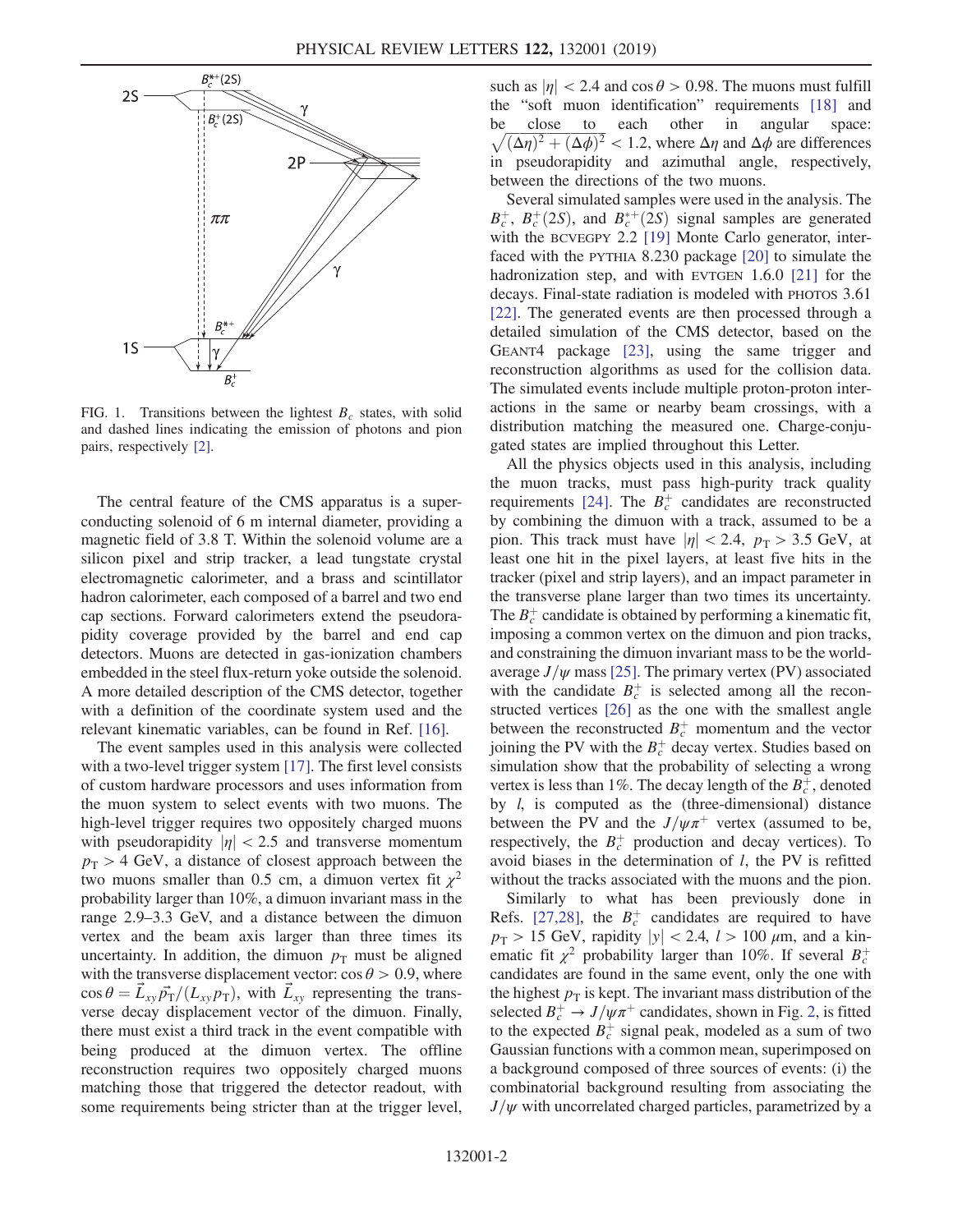<span id="page-2-0"></span>

FIG. 2. The invariant mass distribution of the  $B_c^+$  candidates. The vertical dashed lines indicate the mass window retained for the reconstruction of the  $B_c^+(2S)$  and  $B_c^{*+}(2S)$  candidates. The vertical hars on the points represent the statistical uncertainty in vertical bars on the points represent the statistical uncertainty in the data. The contributions from various sources are shown by the stacked distributions. The solid line represents the result of the fit.

first-order Chebyshev polynomial function; (ii) partially reconstructed  $B_c^+$  decays,  $B_c^+ \rightarrow J/\psi \pi^+ X$ , only relevant for mass values below 6.2 GeV, described by a (generalized) ARGUS function [\[29\]](#page-5-7) convolved with a Gaussian resolution function; (iii) a small contribution from  $B_c^+ \rightarrow$  $J/\psi K^{+}$  decays, with a shape determined from simulation studies and a normalization fixed relative to the  $B_c^+ \rightarrow$  $J/\psi\pi^+$  yield, using the ratio of their branching fractions [\[30\]](#page-5-8) and the ratio of the reconstruction efficiencies. The unbinned maximum-likelihood fit gives a  $B_c^+$  signal yield of 7629  $\pm$  225 events, a  $B_c^+$  mass of  $M(B_c^+) = 6271.1 \pm 0.5$  MeV and a mass resolution of 33.5  $\pm$  2.5 MeV where 0.5 MeV, and a mass resolution of  $33.5 \pm 2.5$  MeV, where the uncertainties are statistical only. The measured mass resolution is consistent with the value expected from the simulation studies. The quality of the fit was evaluated by computing the  $\chi^2$  between the binned distribution and the fit function, the result being  $\chi^2 = 35$  for 30 degrees of freedom.

The  $B_c^+(2S)$  and  $B_c^{*+}(2S)$  candidates are reconstructed<br>performing a kinematic fit combining a  $R^+$  candidate by performing a kinematic fit, combining a  $B_c^+$  candidate with two opposite-sign tracks and imposing a common vertex. Only  $B_c^+$  candidates with invariant mass in the range 6.2–6.355 GeV are selected. This mass window, indicated in Fig. [2](#page-2-0), reflects the measured  $B_c^+$  mass and resolution, with a low-mass edge that, while corresponding to a smaller peak coverage than the high-mass edge, suppresses the contamination from partially reconstructed decays. The lifetimes of the  $B_c^+(2S)$  and  $B_c^{*+}(2S)$  are assumed to be negligible with respect to the measurement resolution so negligible with respect to the measurement resolution, so that the production and decay vertices essentially overlap. Therefore, the daughter pions are required to be tracks used in the refitted PV (a procedure previously followed in Refs. [\[31,32\]\)](#page-5-9). One of the pion candidates must have  $p_T >$ 0.8 GeV and the other  $p_T > 0.6$  GeV. The  $B_c^+\pi^+\pi^$ candidates must have  $|y| < 2.4$  and a vertex  $\chi^2$  probability larger than 10%. If several  $B_c^+\pi^+\pi^-$  candidates are found in the same event, only the one with the highest  $p<sub>T</sub>$  is kept. Studies with simulated signal samples (providing S) and measured sideband events (providing B) have shown, through the  $S/\sqrt{S+B}$  figure of merit, that these are optimal event-selection criteria optimal event-selection criteria.

Figure [3](#page-3-0) shows the  $M(B_c^+\pi^+\pi^-) - M(B_c^+) + m_{B_c^+}$  dis-<br>bution where  $M(B^+\pi^+\pi^-)$  and  $M(B^+)$  are respectively tribution, where  $M(B_c^+\pi^+\pi^-)$  and  $M(B_c^+)$  are, respectively,<br>the reconstructed invariant masses of the  $B^+\pi^+\pi^-$  and  $B^+$ the reconstructed invariant masses of the  $B_c^+\pi^+\pi^-$  and  $B_c^+$ candidates, and  $m_{B_c^+}$  is the world-average  $B_c^+$  mass [\[25\]](#page-5-4). This variable is measured with a better resolution than  $M(B_c^+ \pi^+ \pi^-)$  and is, hence, advantageous when searching<br>for peaks in the mass distribution. The measured distribufor peaks in the mass distribution. The measured distribution is fitted to a superposition of two Gaussian functions, representing the  $B_c^+(2S)$  and  $B_c^{*+}(2S)$  signal peaks, plus a<br>third-order. Chebyshev, polynomial, modeling the conthird-order Chebyshev polynomial, modeling the continuum background, with all parameters left free in the fit. The two contributions arising from  $B_c^+ \rightarrow J/\psi K^+$ decays are also considered; they have shapes identical to the signal peaks, neglecting a shift to lower mass values that should be smaller than 1 MeV, and normalizations constrained by the ratio of the  $B_c^+ \rightarrow J/\psi K^+$  and  $B_c^+ \rightarrow$  $J/\psi \pi^+$  signal yields, as previously mentioned. The unbinned extended maximum-likelihood fit gives  $67 \pm$ 10 and  $51 \pm 10$  events for the lower-mass and higher-mass peak, respectively. Since these yields are not corrected for detection efficiencies and acceptances, they cannot be used to infer ratios of production cross sections. The two signals are well resolved, their mass difference being  $\Delta M = 29.1 \pm 1.5$  MeV, where the uncertainty is statistical only. The widths of the peaks are consistent with the value expected from simulation studies, which is approximately 6 MeV. The  $\chi^2$  between the binned distribution and the fit function is 42 for 39 degrees of freedom.

Studies of simulated samples show that the low-energy photon emitted in the  $B_c^{*+}(2S)$  decay has a very small<br>reconstruction efficiency of order 1%. Consequently, the reconstruction efficiency, of order 1%. Consequently, the photon is not detected and the mass of the  $B_c^{*+}(2S)$  cannot<br>be measured. Given the predicted mass splittings menbe measured. Given the predicted mass splittings men-tioned before [\[11](#page-4-4)–13], the  $B_c^{*+}(2S)$  peak is expected to be<br>observed at a mass lower than the  $B^+(2S)$ . The mass of the observed at a mass lower than the  $B_c^+(2S)$ . The mass of the  $B^+(2S)$  meson, assumed to be the higher-mass neak in  $B_c^+(2S)$  meson, assumed to be the higher-mass peak in<br>Fig. 3 is measured to be 6871.0 + 1.2 MeV, where the Fig. [3](#page-3-0), is measured to be  $6871.0 \pm 1.2$  MeV, where the uncertainty is statistical only.

The  $M(B_c^+ \pi^+ \pi^-) - M(B_c^+) + m_{B_c^+}$  distribution has also<br>en fitted with the two peaks modeled by a Breit-Wigner been fitted with the two peaks modeled by a Breit-Wigner function, convolved with a Gaussian resolution function determined from the simulated samples. The result is that, for both peaks, the natural width parameter of the Breit-Wigner function is consistent with zero, indicating that both natural widths are small in comparison with the experimental resolution.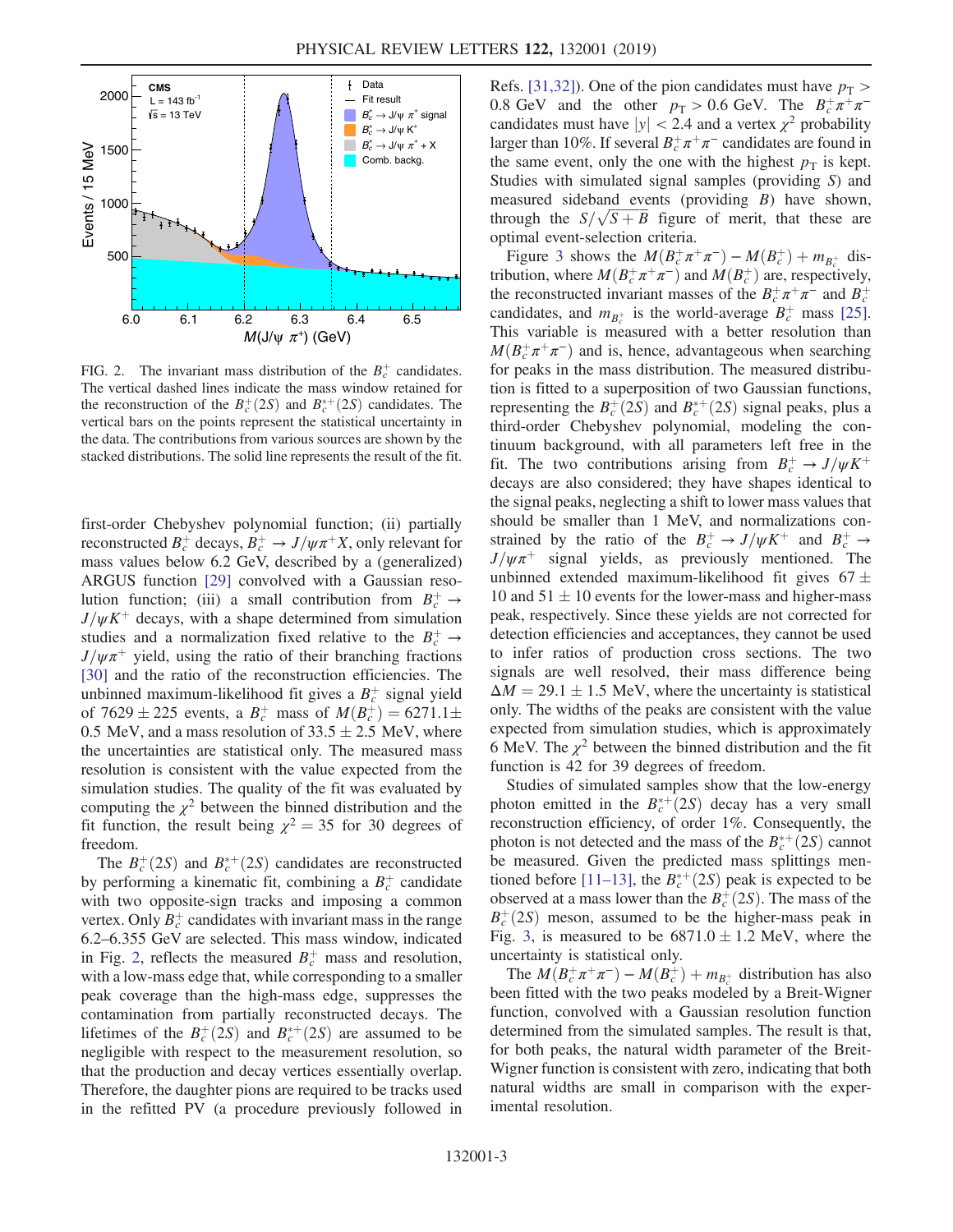<span id="page-3-0"></span>

FIG. 3. The  $M(B_c^+\pi^+\pi^-) - M(B_c^+) + m_{B_c^+}$  distribution. The  $B_c^+(S)$  is assumed to be the right-most neak. The vertical bars on  $B_c^+(2S)$  is assumed to be the right-most peak. The vertical bars on the points represent the statistical uncertainty in the data. The the points represent the statistical uncertainty in the data. The contributions from the various sources are shown by the stacked distributions. The solid line represents the result of the fit.

The fitting procedure was tested using randomly generated event samples, of sizes corresponding to the number of measured events, reflecting the nominal likelihood probability distribution functions and fitted parameters. No significant fit biases were found in the central values and uncertainties.

Several sources of systematic uncertainties have been considered. The mass measurements reported here are expected to be essentially insensitive to the event selection criteria. The analysis was repeated by splitting the data in exclusive subsamples, depending on the  $B_c^+$  rapidity or  $p_T$ , or according to the data collection periods. The  $p<sub>T</sub>$  thresholds were also varied, between 10 and 18 GeV for the  $B_c^+$ and between 3 and 5 GeV for the pion produced in the  $B_c^+$ decay. The results remain unchanged; hence no systematic uncertainty is assigned to the selection criteria. Also, no significant changes are seen in the results when the widths of the Gaussian functions used to describe the two peaks, or their ratio, are fixed to the values evaluated with the simulated event samples. The mass measurements might depend on the models used to describe the signal and background contributions. The impact of the fitting models has been evaluated by varying the considered functional forms. The combinatorial background, nominally represented by a third-order Chebyshev polynomial, has been alternatively modeled by the function  $(x - x_0)^{\lambda}$  exp  $[\nu(x-x_0)]$ , where  $\lambda$ ,  $\nu$ , and  $x_0$  are free parameters. For each of the two signal peaks, and corresponding  $B_c^+ \rightarrow$  $J/\psi K^+$  terms, the default Gaussian function was replaced by a Breit-Wigner parametrization. The differences in the measured observables are taken as the systematic uncertainty associated with the fit modeling. While the alternative background model leads to a negligible change, the systematic uncertainties reflecting the modeling of the

peaks are 0.8 and 0.7 MeV in the  $B_c^+(2S)$  mass and in  $\Delta M$  respectively  $\Delta M$ , respectively.

The nominal fit includes a  $B_c^+ \rightarrow J/\psi K^+$  component, with the same shape as the signal peaks and normalization defined by the expected ratio of the  $B_c^+ \rightarrow J/\psi K^+$  and  $B_c^+ \rightarrow J/\psi \pi^+$  yields in the  $B_c^+$  mass window, corrected by the ratio of the corresponding reconstruction efficiencies. The normalization has been increased by a factor of two, a variation ten times larger than the sum of the uncertainties in the ratio of branching fractions [\[25\]](#page-5-4) and in the ratio of reconstruction efficiencies, and no significant effect has been seen on the results, so that no systematic uncertainty is associated with this background contribution. The  $B_c^+$  mass distribution includes a contribution from partially reconstructed decays. Their contamination in the  $M(B_c^+\pi^+\pi^-) - M(B_c^+) + m_{\text{tot}}$  distribution is suppressed by the rejection of  $M(B_c^+) + m_{B_c^+}$  distribution is suppressed by the rejection of  $B^+$  candidates with invariant mass below 6.2 GeV. To  $B_c^+$  candidates with invariant mass below 6.2 GeV. To evaluate possible resolution effects associated with this selection, the requirement was changed to 6.1 GeV, a variation that also leads to a larger contamination from  $B_c^+ \rightarrow J/\psi K^+$  events. The difference between the results, taking into account that the two event samples are strongly correlated, is not statistically significant, so that no systematic uncertainty is assigned. The potential bias introduced in the mass measurement by possible misalignments of the tracker detectors has been evaluated through simulation studies and also by comparing distributions measured in the 2016 and 2017 running periods, a meaningful comparison given that an important fraction of the CMS tracker detector was replaced between these two years. The outcome is that the alignment of the detector leads to a negligible systematic uncertainty in the results of the present analysis. Thus, the total systematic uncertainties are 0.8 and 0.7 MeV in the  $B_c^+(2S)$  mass measurement and<br>in  $\Delta M$  respectively in  $\Delta M$ , respectively.

The world-average  $B_c^+$  mass,  $m_{B_c^+} = 6274.9 \pm 0.8$  MeV<br>51 enters in the measurement of the  $B^+(2S)$  mass [\[25\]](#page-5-4), enters in the measurement of the  $B_c^+(2S)$  mass,<br>thereby contributing an additional systematic uncertainty thereby contributing an additional systematic uncertainty of 0.8 MeV. Strictly speaking, however, it is the mass difference  $M(B_c^+\pi^+\pi^-) - M(B_c^+)$  that is measured event by<br>event before adding the  $m_{\text{tot}}$  constant, and it is convenient event, before adding the  $m_{B_c^+}$  constant, and it is convenient to report the  $B_c^+(2S)$  mass as  $M[B_c^+(2S)] - M(B_c^+) =$ <br>596.1 + 1.2(stat) + 0.8(syst) MeV a value independent 596.1  $\pm$  1.2(stat)  $\pm$  0.8(syst) MeV, a value independent of  $m_{B_c^+}$ . Another interesting mass difference, also unaffected by the uncertainty in the  $B_c^+$  world-average mass, can be derived from the previously reported measurements:  $M[B_c^{*+}(2S)] - M(B_c^{*+}) = \{M[B_c^{+}(2S)] - M(B_c^{+})\} - \Delta M = 567.0 + 1.0$  (total) MeV. Since the systematic effects pre- $567.0 \pm 1.0$ (total) MeV. Since the systematic effects previously mentioned cancel almost completely in this mass difference, the total uncertainty is dominated by the statistical term, which was determined by redoing the fit of the  $M(B_c^+\pi^+\pi^-) - M(B_c^+) + m_{B_c^+}$  distribution setting<br>this new variable as a floating parameter to properly this new variable as a floating parameter, to properly account for the correlations between the parameters. The observation of two peaks, rather than one, is established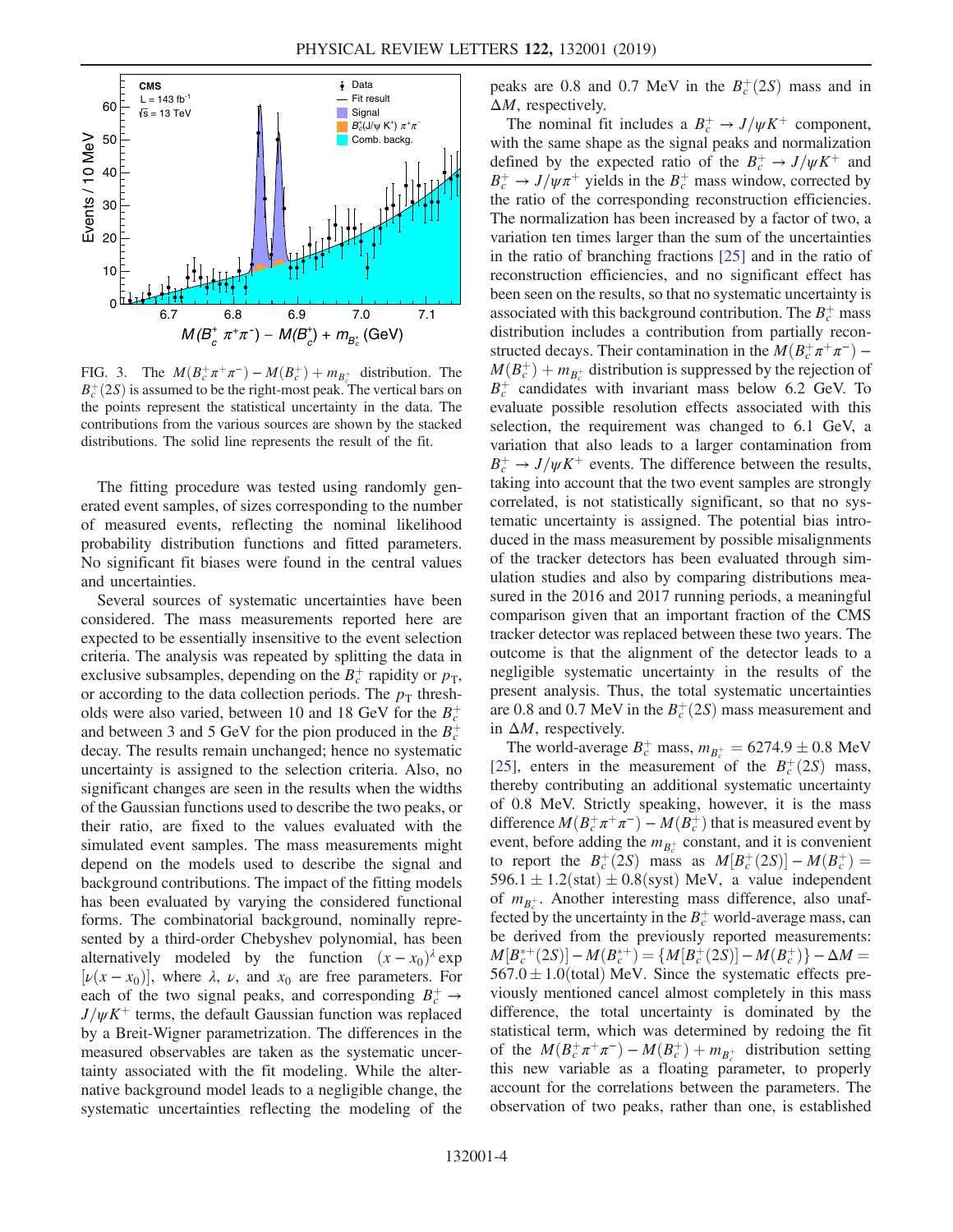with a significance of 6.5 standard deviations, evaluated with the likelihood-ratio technique confronting the twopeaks (ten free parameters) and one-peak (seven free parameters) hypotheses, using asymptotic formulae [\[33,34\]](#page-5-10) and accounting for the (dominant) systematic uncertainty in the signal model.

In summary, signals consistent with the  $B_c^+(2S)$  and  $f(2S)$  states have been senarately observed for the first  $B_c^{*+}(2S)$  states have been separately observed for the first<br>time by investigating the  $B^+\pi^+\pi^-$  invariant mass spectrum time by investigating the  $B_c^+\pi^+\pi^-$  invariant mass spectrum measured by CMS. The analysis is based on the entire LHC sample of proton-proton collisions at a center-of-mass energy of 13 TeV, corresponding to a total integrated luminosity of 143 fb<sup>-1</sup>. The two peaks are well resolved, with a measured mass difference of  $\Delta M = 29.1 \pm$ 1.5(stat)  $\pm$  0.7(syst) MeV. The  $B_c^+(2S)$  mass is measured<br>to be 6871.0 + 1.2(stat) + 0.8(syst) + 0.8( $R^+$ ) MeV to be  $6871.0 \pm 1.2$ (stat)  $\pm 0.8$ (syst)  $\pm 0.8$ ( $B_c^+$ ) MeV,<br>where the last term is the uncertainty in the world-average where the last term is the uncertainty in the world-average  $B_c^+$  mass. Because the low-energy photon emitted in the  $B_c^{*+} \rightarrow B_c^+\gamma$  radiative decay is not reconstructed, the observed  $B_c^{*+}(2S)$  peak has a mass lower than the true<br>value which remains unknown. These measurements value, which remains unknown. These measurements contribute significantly to the detailed characterization of heavy meson spectroscopy and provide a rich source of information on the nonperturbative QCD processes that bind heavy quarks into hadrons.

We congratulate our colleagues in the CERN accelerator departments for the excellent performance of the LHC and thank the technical and administrative staffs at CERN and at other CMS institutes for their contributions to the success of the CMS effort. In addition, we gratefully acknowledge the computing centers and personnel of the Worldwide LHC Computing Grid for delivering so effectively the computing infrastructure essential to our analyses. Finally, we acknowledge the enduring support for the construction and operation of the LHC and the CMS detector provided by the following funding agencies: BMBWF and FWF (Austria); FNRS and FWO (Belgium); CNPq, CAPES, FAPERJ, FAPERGS, and FAPESP (Brazil); MES (Bulgaria); CERN; CAS, MoST, and NSFC (China); COLCIENCIAS (Colombia); MSES and CSF (Croatia); RPF (Cyprus); SENESCYT (Ecuador); MoER, ERC IUT, and ERDF (Estonia); Academy of Finland, MEC, and HIP (Finland); CEA and CNRS/IN2P3 (France); BMBF, DFG, and HGF (Germany); GSRT (Greece); NKFIA (Hungary); DAE and DST (India); IPM (Iran); SFI (Ireland); INFN (Italy); MSIP and NRF (Republic of Korea); MES (Latvia); LAS (Lithuania); MOE and UM (Malaysia); BUAP, CINVESTAV, CONACYT, LNS, SEP, and UASLP-FAI (Mexico); MOS (Montenegro); MBIE (New Zealand); PAEC (Pakistan); MSHE and NSC (Poland); FCT (Portugal); JINR (Dubna); MON, RosAtom, RAS, RFBR, and NRC KI (Russia); MESTD (Serbia); SEIDI, CPAN, PCTI, and FEDER (Spain); MOSTR (Sri Lanka); Swiss Funding Agencies (Switzerland); MST (Taipei); ThEPCenter, IPST, STAR, and NSTDA (Thailand); TUBITAK and TAEK (Turkey); NASU and SFFR (Ukraine); STFC (United Kingdom); DOE and NSF (USA).

- <span id="page-4-0"></span>[1] F. Abe et al. (CDF Collaboration), Observation of the  $B_c$ Meson in  $p\bar{p}$  Collisions at  $\sqrt{s} = 1.8$  TeV, [Phys. Rev. Lett.](https://doi.org/10.1103/PhysRevLett.81.2432)<br>81. 2432 (1998) 81[, 2432 \(1998\)](https://doi.org/10.1103/PhysRevLett.81.2432).
- <span id="page-4-1"></span>[2] E. J. Eichten and C. Quigg, Mesons with beauty and charm: Spectroscopy, Phys. Rev. D 49[, 5845 \(1994\).](https://doi.org/10.1103/PhysRevD.49.5845)
- [3] S. S. Gershtein, V. V. Kiselev, A. K. Likhoded, and A. V. Tkabladze,  $B_c$  spectroscopy, Phys. Rev. D 51[, 3613 \(1995\).](https://doi.org/10.1103/PhysRevD.51.3613)
- [4] J. Zeng, J. W. Van Orden, and W. Roberts, Heavy mesons in a relativistic model, Phys. Rev. D 52[, 5229 \(1995\)](https://doi.org/10.1103/PhysRevD.52.5229).
- [5] S. N. Gupta and J. M. Johnson,  $B_c$  spectroscopy in a quantum chromodynamic potential model, [Phys. Rev. D](https://doi.org/10.1103/PhysRevD.53.312) 53[, 312 \(1996\).](https://doi.org/10.1103/PhysRevD.53.312)
- [6] C. T. H. Davies, K. Hornbostel, G. P. Lepage, A. J. Lidsey, J. Shigemitsu, and J. H. Sloan,  $B_c$  spectroscopy from lattice QCD, [Phys. Lett. B](https://doi.org/10.1016/0370-2693(96)00650-8) 382, 131 (1996).
- [7] L. P. Fulcher, Phenomenological predictions of the properties of the  $B_c$  system, Phys. Rev. D 60[, 074006 \(1999\).](https://doi.org/10.1103/PhysRevD.60.074006)
- [8] D. Ebert, R. N. Faustov, and V. O. Galkin, Properties of heavy quarkonia and  $B_c$  mesons in the relativistic quark model, Phys. Rev. D 67[, 014027 \(2003\).](https://doi.org/10.1103/PhysRevD.67.014027)
- [9] S. Godfrey, Spectroscopy of  $B<sub>c</sub>$  mesons in the relativized quark model, Phys. Rev. D 70[, 054017 \(2004\).](https://doi.org/10.1103/PhysRevD.70.054017)
- [10] A. Berezhnoy and A. Likhoded, The observation possibility of  $B_c$  excitations at LHC, [Proc. Sci., QFTHEP2013 \(](https://doi.org/10.22323/1.183.0051)2013) [051.](https://doi.org/10.22323/1.183.0051)
- <span id="page-4-4"></span>[11] E. B. Gregory, C. T. H. Davies, E. Follana, E. Gamiz, I. D. Kendall, G. P. Lepage, H. Na, J. Shigemitsu, and K. Y. Wong, A Prediction of the  $B_c^*$  Mass in Full Lattice QCD, Phys. Rev. Lett. 104[, 022001 \(2010\).](https://doi.org/10.1103/PhysRevLett.104.022001)
- [12] R. J. Dowdall, C. T. H. Davies, T. C. Hammant, and R. R. Horgan, Precise heavy-light meson masses and hyperfine splittings from lattice QCD including charm quarks in the sea, Phys. Rev. D 86[, 094510 \(2012\)](https://doi.org/10.1103/PhysRevD.86.094510).
- [13] N. Mathur, M. Padmanath, and S. Mondal, Precise Predictions of Charmed-Bottom Hadrons from Lattice QCD, Phys. Rev. Lett. 121[, 202002 \(2018\).](https://doi.org/10.1103/PhysRevLett.121.202002)
- <span id="page-4-2"></span>[14] ATLAS Collaboration, Observation of an Excited  $B_c^{\pm}$ Meson State with the ATLAS Detector, [Phys. Rev. Lett.](https://doi.org/10.1103/PhysRevLett.113.212004) 113[, 212004 \(2014\).](https://doi.org/10.1103/PhysRevLett.113.212004)
- <span id="page-4-3"></span>[15] LHCb Collaboration, Search for excited  $B_c^{\pm}$  states, [J. High](https://doi.org/10.1007/JHEP01(2018)138) [Energy Phys. 01 \(2018\) 138.](https://doi.org/10.1007/JHEP01(2018)138)
- <span id="page-4-5"></span>[16] CMS Collaboration, The CMS experiment at the CERN LHC, J. Instrum. 3[, S08004 \(2008\).](https://doi.org/10.1088/1748-0221/3/08/S08004)
- <span id="page-4-6"></span>[17] CMS Collaboration, The CMS trigger system, [J. Instrum.](https://doi.org/10.1088/1748-0221/12/01/P01020) 12[, P01020 \(2017\)](https://doi.org/10.1088/1748-0221/12/01/P01020).
- <span id="page-4-7"></span>[18] CMS Collaboration, Performance of the CMS muon detector and muon reconstruction with proton-proton collisions at  $\sqrt{s} = 13$  TeV, J. Instrum. 13[, P06015 \(2018\)](https://doi.org/10.1088/1748-0221/13/06/P06015).<br>C.H. Chang X.Y. Wang and X.G. Wu. BCVEGPY2.
- <span id="page-4-8"></span>[19] C.-H. Chang, X.-Y. Wang, and X.-G. Wu, BCVEGPY2.2: A newly upgraded version for hadronic production of the meson  $B_c$  and its excited states, [Comput. Phys. Commun.](https://doi.org/10.1016/j.cpc.2015.07.015) 197[, 335 \(2015\)](https://doi.org/10.1016/j.cpc.2015.07.015).
- <span id="page-4-9"></span>[20] T. Sjöstrand, S. Mrenna, and P. Skands, A brief introduction to PYTHIA 8.1, [Comput. Phys. Commun.](https://doi.org/10.1016/j.cpc.2008.01.036) 178, 852 (2008).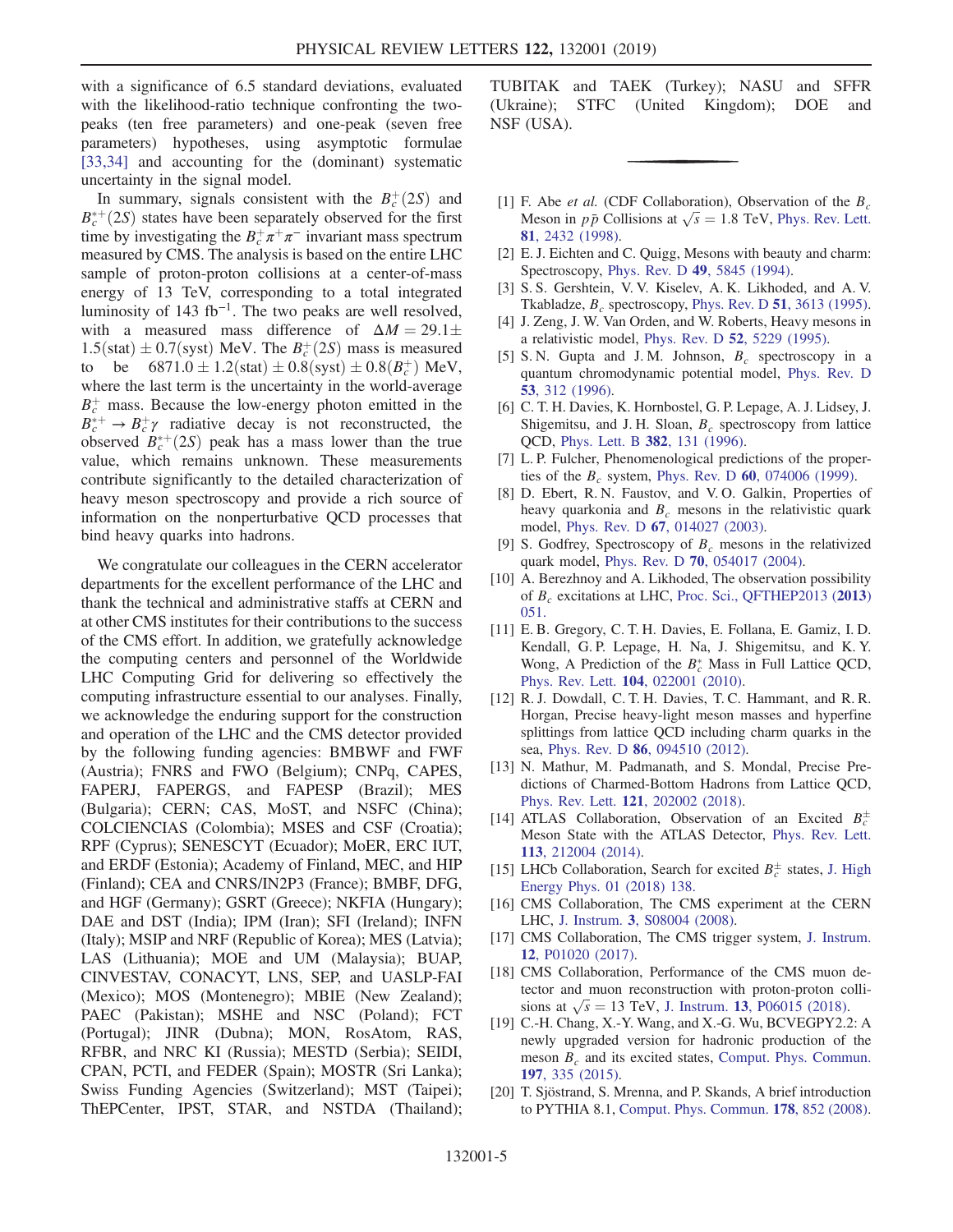- <span id="page-5-0"></span>[21] D. J. Lange, The EvtGen particle decay simulation package, [Nucl. Instrum. Methods Phys. Res., Sect. A](https://doi.org/10.1016/S0168-9002(01)00089-4) 462, 152 [\(2001\).](https://doi.org/10.1016/S0168-9002(01)00089-4)
- <span id="page-5-1"></span>[22] E. Barberio and Z. Wąs, PHOTOS—a universal Monte Carlo for QED radiative corrections: Version 2.0, [Comput. Phys.](https://doi.org/10.1016/0010-4655(94)90074-4) Commun. 79[, 291 \(1994\).](https://doi.org/10.1016/0010-4655(94)90074-4)
- <span id="page-5-2"></span>[23] S. Agostinelli et al. (GEANT4 Collaboration), GEANT4—A simulation toolkit, [Nucl. Instrum. Methods Phys. Res., Sect.](https://doi.org/10.1016/S0168-9002(03)01368-8) A 506[, 250 \(2003\).](https://doi.org/10.1016/S0168-9002(03)01368-8)
- <span id="page-5-3"></span>[24] CMS Collaboration, Description and performance of track and primary-vertex reconstruction with the CMS tracker, [J.](https://doi.org/10.1088/1748-0221/9/10/P10009) Instrum. 9[, P10009 \(2014\).](https://doi.org/10.1088/1748-0221/9/10/P10009)
- <span id="page-5-4"></span>[25] M. Tanabashi et al. (Particle Data Group), Review of particle physics, Phys. Rev. D 98[, 030001 \(2018\).](https://doi.org/10.1103/PhysRevD.98.030001)
- <span id="page-5-5"></span>[26] R. Frühwirth, W. Waltenberger, and P. Vanlaer, Adaptive vertex fitting, J. Phys. G 34[, N343 \(2007\)](https://doi.org/10.1088/0954-3899/34/12/N01).
- <span id="page-5-6"></span>[27] CMS Collaboration, Measurement of the ratio of the production cross sections times branching fractions of  $B_c^{\pm} \to J/\psi \pi^{\pm}$  and  $B^{\pm} \to J/\psi K^{\pm}$  and  $B(B_c^{\pm} \to J/\psi \pi^{\pm} \pi^{\pm} \pi^{\mp})/B(B_c^{\pm} \to J/\psi \pi^{\pm})$  in an collisions at  $J/\psi \pi^{\pm} \pi^{\pm} \pi^{\mp}$ )/ $B(B_c^{\pm} \to J/\psi \pi^{\pm})$  in pp collisions at  $\sqrt{s} = 7$  TeV, J. High Energy Phys. 01 (2015) 063.  $\sqrt{s}$  = 7 TeV, [J. High Energy Phys. 01 \(2015\) 063.](https://doi.org/10.1007/JHEP01(2015)063)
- [28] CMS Collaboration, Measurement of b hadron lifetimes in pp collisions at  $\sqrt{s} = 8$  TeV, [Eur. Phys. J. C](https://doi.org/10.1140/epjc/s10052-018-5929-3) 78, 457 (2018): 78, 561(F) (2018). [\(2018\);](https://doi.org/10.1140/epjc/s10052-018-5929-3) 78[, 561\(E\) \(2018\).](https://doi.org/10.1140/epjc/s10052-018-6014-7)
- <span id="page-5-7"></span>[29] H. Albrecht et al. (ARGUS Collaboration), Search for hadronic  $b \rightarrow u$  decays, [Phys. Lett. B](https://doi.org/10.1016/0370-2693(90)91293-K) 241, 278 (1990).
- <span id="page-5-8"></span>[30] LHCb Collaboration, Measurement of the ratio of branching fractions  $\mathcal{B}(B_c^+ \to J/\psi K^+)/\mathcal{B}(B_c^+ \to J/\psi \pi^+)$ , J. High Energy Phys. 09 (2016) 153 [ergy Phys. 09 \(2016\) 153.](https://doi.org/10.1007/JHEP09(2016)153)
- <span id="page-5-9"></span>[31] CMS Collaboration, Search for the X(5568) State Decaying into  $B_s^0 \pi^{\pm}$  in Proton-Proton Collisions at  $\sqrt{s} = 8$  TeV,<br>Phys. Rev. Lett. 120, 202005 (2018) Phys. Rev. Lett. 120[, 202005 \(2018\).](https://doi.org/10.1103/PhysRevLett.120.202005)
- [32] CMS Collaboration, Studies of  $B_{s2}^*(5840)^0$  and  $B_{s1}(5830)^0$ <br>mesons including the observation of the  $B^*(5840)^0 \rightarrow$ mesons including the observation of the  $B_{s2}^{*}(5840)^{0} \rightarrow$ <br> $B^{0}K^{0}$  decay in proton-proton collisions at  $\sqrt{s} = 8$  TeV  $B^0 K_S^0$  decay in proton-proton collisions at  $\sqrt{s} = 8$  TeV,<br>Fur Phys I C 78 939 (2018) [Eur. Phys. J. C](https://doi.org/10.1140/epjc/s10052-018-6390-z) 78, 939 (2018).
- <span id="page-5-10"></span>[33] S. S. Wilks, The large-sample distribution of the likelihood ratio for testing composite hypotheses, [Ann. Math. Stat.](https://doi.org/10.1214/aoms/1177732360) 9, [60 \(1938\).](https://doi.org/10.1214/aoms/1177732360)
- [34] G. Cowan, K. Cranmer, E. Gross, and O. Vitells, Asymptotic formulae for likelihood-based tests of new physics, [Eur. Phys. J. C](https://doi.org/10.1140/epjc/s10052-011-1554-0) 71, 1554 (2011); 73[, 2501\(E\) \(2013\).](https://doi.org/10.1140/epjc/s10052-013-2501-z)

<span id="page-5-21"></span><span id="page-5-20"></span><span id="page-5-19"></span><span id="page-5-18"></span><span id="page-5-17"></span><span id="page-5-16"></span><span id="page-5-15"></span><span id="page-5-14"></span><span id="page-5-13"></span><span id="page-5-12"></span><span id="page-5-11"></span>A. M. Sirunyan,<sup>1[,a](#page-15-0)</sup> A. Tumasyan,<sup>1</sup> W. Adam,<sup>2</sup> F. Ambrogi,<sup>2</sup> T. Bergauer,<sup>2</sup> J. Brandstetter,<sup>2</sup> M. Dragicevic,<sup>2</sup> J. Erö,<sup>2</sup> A. Escalante Del Valle,<sup>2</sup> M. Flechl,<sup>2</sup> R. Frühwirth,<sup>[2,b](#page-15-1)</sup> M. Jeitler,<sup>2,b</sup> N. Krammer,<sup>2</sup> I. Krätschmer,<sup>2</sup> D. Liko,<sup>2</sup> T. Madlener,<sup>2</sup> I. Mikulec,<sup>2</sup> N. Rad,<sup>2</sup> J. Schieck,<sup>[2,b](#page-15-1)</sup> R. Schöfbeck,<sup>2</sup> M. Spanring,<sup>2</sup> D. Spitzbart,<sup>2</sup> W. Waltenberger,<sup>2</sup> J. Wittmann,<sup>2</sup> C.-E. Wulz,<sup>[2,b](#page-15-1)</sup> M. Zarucki,<sup>2</sup> V. Drugakov,<sup>3</sup> V. Mossolov,<sup>3</sup> J. Suarez Gonzalez,<sup>3</sup> M. R. Darwish,<sup>4</sup> E. A. De Wolf,<sup>4</sup> D. Di Croce,<sup>4</sup> X. Janssen,<sup>4</sup> J. Lauwers,<sup>4</sup> A. Lelek,<sup>4</sup> M. Pieters,<sup>4</sup> H. Van Haevermaet,<sup>4</sup> P. Van Mechelen,<sup>4</sup> N. Van Remortel,<sup>4</sup> F. Blekman,<sup>5</sup> E. S. Bols,<sup>5</sup> S. S. Chhibra,<sup>5</sup> J. D'Hondt,<sup>5</sup> J. De Clercq,<sup>5</sup> G. Flouris,<sup>5</sup> D. Lontkovskyi,<sup>5</sup> S. Lowette,<sup>5</sup> I. Marchesini,<sup>5</sup> S. Moortgat,<sup>5</sup> L. Moreels,<sup>5</sup> Q. Python,<sup>5</sup> K. Skovpen,<sup>5</sup> S. Tavernier,<sup>5</sup> W. Van Doninck,<sup>5</sup> P. Van Mulders,<sup>5</sup> I. Van Parijs,<sup>5</sup> D. Beghin,<sup>6</sup> B. Bilin,<sup>6</sup> H. Brun,<sup>6</sup> B. Clerbaux,<sup>6</sup> G. De Lentdecker,<sup>6</sup> H. Delannoy,<sup>6</sup> B. Dorney,<sup>6</sup> L. Favart,<sup>6</sup> A. Grebenyuk,<sup>6</sup> A. K. Kalsi,<sup>6</sup> J. Luetic,<sup>6</sup> A. Popov,<sup>6</sup> N. Postiau,<sup>6</sup> E. Starling,<sup>6</sup> L. Thomas,<sup>6</sup> C. Vander Velde,<sup>6</sup> P. Vanlaer,<sup>6</sup> D. Vannerom, <sup>6</sup> Q. Wang, <sup>6</sup> T. Cornelis, <sup>7</sup> D. Dobur, <sup>7</sup> A. Fagot, <sup>7</sup> M. Gul, <sup>7</sup> I. Khvastunov, <sup>7, c</sup> C. Roskas, <sup>7</sup> D. Trocino, <sup>7</sup> M. Tytgat,<sup>7</sup> W. Verbeke,<sup>7</sup> B. Vermassen,<sup>7</sup> M. Vit,<sup>7</sup> N. Zaganidis,<sup>7</sup> O. Bondu,<sup>8</sup> G. Bruno,<sup>8</sup> C. Caputo,<sup>8</sup> P. David,<sup>8</sup> C. Delaere,<sup>8</sup> M. Delcourt, <sup>8</sup> A. Giammanco, <sup>8</sup> G. Krintiras, <sup>8</sup> V. Lemaitre, <sup>8</sup> A. Magitteri, <sup>8</sup> K. Piotrzkowski, <sup>8</sup> J. Prisciandaro, <sup>8</sup> A. Saggio, <sup>8</sup> M. Vidal Marono,<sup>8</sup> P. Vischia,<sup>8</sup> J. Zobec,<sup>8</sup> F. L. Alves,<sup>9</sup> G. A. Alves,<sup>9</sup> G. Correia Silva,<sup>9</sup> C. Hensel,<sup>9</sup> A. Moraes, P. Rebello Teles,<sup>9</sup> E. Belchior Batista Das Chagas,<sup>10</sup> W. Carvalho,<sup>10</sup> J. Chinellato,<sup>10[,d](#page-15-3)</sup> E. Coelho,<sup>10</sup> E. M. Da Costa,<sup>10</sup> G. G. Da Silveira,<sup>10[,e](#page-15-4)</sup> D. De Jesus Damiao,<sup>10</sup> S. Fonseca De Souza,<sup>10</sup> L. M. Huertas Guativa,<sup>10</sup> H. Malbouisson,<sup>10</sup> D. Matos Figueiredo,<sup>10</sup> M. Medina Jaime,<sup>10[,f](#page-15-5)</sup> M. Melo De Almeida,<sup>10</sup> C. Mora Herrera,<sup>10</sup> L. Mundim,<sup>10</sup> H. Nogima,<sup>10</sup> L. J. Sanchez Rosas,<sup>10</sup> A. Santoro,<sup>10</sup> A. Sznajder,<sup>10</sup> M. Thiel,<sup>10</sup> E. J. Tonelli Manganote,<sup>10[,d](#page-15-3)</sup> F. Torres Da Silva De Araujo,<sup>10</sup> A. Vilela Pereira,<sup>10</sup> S. Ahuja,<sup>11a</sup> C. A. Bernardes,<sup>11a</sup> L. Calligaris,<sup>11a</sup> D. De Souza Lemos,<sup>11a</sup> T. R. Fernandez Perez Tomei,<sup>11a</sup> E. M. Gregores,<sup>11a,11b</sup> P. G. Mercadante,<sup>11a,11b</sup> S. F. Novaes,<sup>11a</sup> Sandra S. Padula,<sup>11a</sup> A. Aleksandrov,<sup>12</sup> R. Hadjiiska,<sup>12</sup> P. Iaydjiev,<sup>12</sup> A. Marinov,<sup>12</sup> M. Misheva,<sup>12</sup> M. Rodozov,<sup>12</sup> M. Shopova,<sup>12</sup> G. Sultanov,<sup>12</sup> A. Dimitrov,<sup>13</sup> L. Litov,<sup>13</sup> B. Pavlov,<sup>13</sup> P. Petkov,<sup>13</sup> W. Fang,<sup>1[4,g](#page-15-6)</sup> X. Gao,<sup>14,g</sup> L. Yuan,<sup>14</sup> M. Ahmad,<sup>15</sup> G. M. Chen,<sup>15</sup> H. S. Chen,<sup>15</sup> M. Chen,<sup>15</sup> C. H. Jiang,<sup>15</sup> D. Leggat,<sup>15</sup> H. Liao,<sup>15</sup> Z. Liu,<sup>15</sup> S. M. Shaheen,<sup>15[,h](#page-15-7)</sup> A. Spiezia,<sup>15</sup> J. Tao,<sup>15</sup> E. Yazgan,<sup>15</sup> H. Zhang,<sup>15</sup> S. Zhang, <sup>1[5,h](#page-15-7)</sup> J. Zhao, <sup>15</sup> Y. Ban, <sup>16</sup> G. Chen, <sup>16</sup> J. Li, <sup>16</sup> L. Li, <sup>16</sup> Q. Li, <sup>16</sup> Y. Mao, <sup>16</sup> S. J. Qian, <sup>16</sup> D. Wang, <sup>16</sup> Y. Wang, <sup>17</sup> C. Avila,<sup>18</sup> A. Cabrera,<sup>18</sup> L. F. Chaparro Sierra,<sup>18</sup> C. Florez,<sup>18</sup> C. F. González Hernández,<sup>18</sup> M. A. Segura Delgado,<sup>18</sup> J. Mejia Guisao,<sup>19</sup> J. D. Ruiz Alvarez,<sup>19</sup> D. Giljanović,<sup>20</sup> N. Godinovic,<sup>20</sup> D. Lelas,<sup>20</sup> I. Puljak,<sup>20</sup> T. Sculac,<sup>20</sup> Z. Antunovic,<sup>21</sup> M. Kovac,<sup>21</sup> V. Brigljevic,<sup>22</sup> D. Ferencek,<sup>22</sup> K. Kadija,<sup>22</sup> B. Mesic,<sup>22</sup> M. Roguljic,<sup>22</sup> A. Starodumov,<sup>2[2,i](#page-15-8)</sup> T. Susa,<sup>22</sup> M. W. Ather,<sup>23</sup> A. Attikis,<sup>23</sup> E. Erodotou,<sup>23</sup> A. Ioannou,<sup>23</sup> M. Kolosova,<sup>23</sup> S. Konstantinou,<sup>23</sup> G. Mavromanolakis,<sup>23</sup> J. Mousa,<sup>23</sup> C. Nicolaou,<sup>23</sup> F. Ptochos,<sup>23</sup> P. A. Razis,<sup>23</sup> H. Rykaczewski,<sup>23</sup> D. Tsiakkouri,<sup>23</sup> M. Finger,<sup>2[4,j](#page-15-9)</sup> M. Finger Jr.,<sup>24,j</sup> E. Ayala,<sup>25</sup> E. Carrera Jarrin,<sup>26</sup> Y. Assran,<sup>27[,k,l](#page-15-10)</sup> S. Elgammal,<sup>27[,k](#page-15-10)</sup> S. Bhowmik,<sup>28</sup> A. Carvalho Antunes De Oliveira,<sup>28</sup>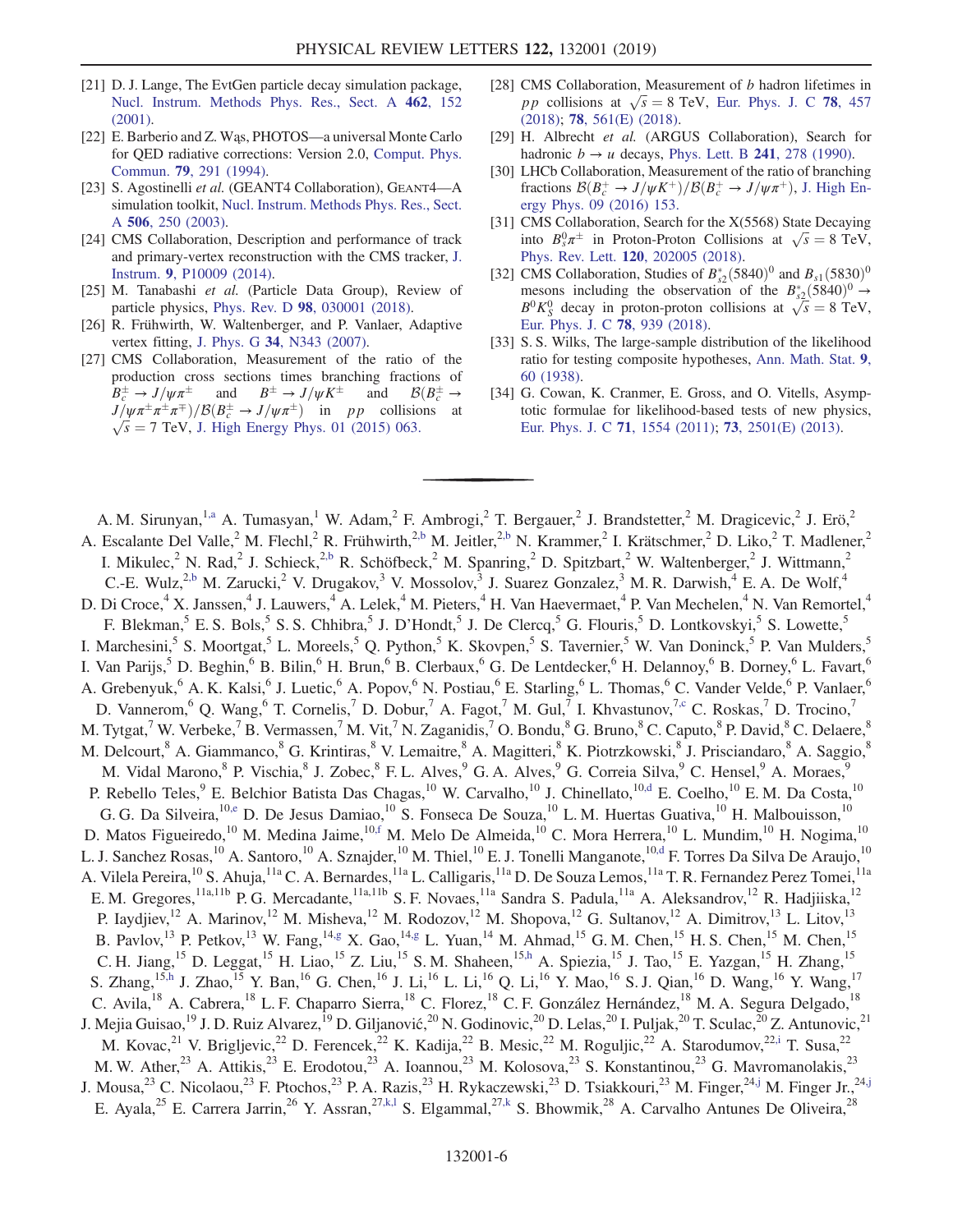<span id="page-6-9"></span><span id="page-6-8"></span><span id="page-6-7"></span><span id="page-6-6"></span><span id="page-6-5"></span><span id="page-6-4"></span><span id="page-6-3"></span><span id="page-6-2"></span><span id="page-6-1"></span><span id="page-6-0"></span>R. K. Dewanjee,<sup>28</sup> K. Ehataht,<sup>28</sup> M. Kadastik,<sup>28</sup> M. Raidal,<sup>28</sup> C. Veelken,<sup>28</sup> P. Eerola,<sup>29</sup> H. Kirschenmann,<sup>29</sup> J. Pekkanen,<sup>29</sup> M. Voutilainen,<sup>29</sup> J. Havukainen,<sup>30</sup> J. K. Heikkilä,<sup>30</sup> T. Järvinen,<sup>30</sup> V. Karimäki,<sup>30</sup> R. Kinnunen,<sup>30</sup> T. Lampén,<sup>30</sup> K. Lassila-Perini,<sup>30</sup> S. Laurila,<sup>30</sup> S. Lehti,<sup>30</sup> T. Lindén,<sup>30</sup> P. Luukka,<sup>30</sup> T. Mäenpää,<sup>30</sup> H. Siikonen,<sup>30</sup> E. Tuominen,<sup>30</sup> J. Tuominiemi,<sup>30</sup> T. Tuuva,<sup>31</sup> M. Besancon,<sup>32</sup> F. Couderc,<sup>32</sup> M. Dejardin,<sup>32</sup> D. Denegri,<sup>32</sup> B. Fabbro,<sup>32</sup> J. L. Faure,<sup>32</sup> F. Ferri,<sup>32</sup> S. Ganjour,<sup>32</sup> A. Givernaud,<sup>32</sup> P. Gras,<sup>32</sup> G. Hamel de Monchenault,<sup>32</sup> P. Jarry,<sup>32</sup> C. Leloup,<sup>32</sup> E. Locci,<sup>32</sup> J. Malcles,<sup>32</sup> J. Rander,<sup>32</sup> A. Rosowsky,<sup>32</sup> M. Ö. Sahin,<sup>32</sup> A. Savoy-Navarro,<sup>32[,m](#page-15-11)</sup> M. Titov,<sup>32</sup> C. Amendola,<sup>33</sup> F. Beaudette,<sup>33</sup> P. Busson,<sup>33</sup> C. Charlot,<sup>33</sup> B. Diab,<sup>33</sup> R. Granier de Cassagnac,<sup>33</sup> I. Kucher,<sup>33</sup> A. Lobanov,<sup>33</sup> C. Martin Perez,<sup>33</sup> M. Nguyen,<sup>33</sup> C. Ochando,<sup>33</sup> P. Paganini,<sup>33</sup> J. Rembser,<sup>33</sup> R. Salerno,<sup>33</sup> J. B. Sauvan,<sup>33</sup> Y. Sirois,<sup>33</sup> A. Zabi,<sup>33</sup> A. Zghiche,<sup>33</sup> J.-L. Agram,<sup>34[,n](#page-15-12)</sup> J. Andrea,  $34$  D. Bloch,  $34$  G. Bourgatte,  $34$  J.-M. Brom,  $34$  E. C. Chabert,  $34$  C. Collard,  $34$  E. Conte,  $34, n$  J.-C. Fontaine,  $34, n$ D. Gelé,<sup>34</sup> U. Goerlach,<sup>34</sup> M. Jansová,<sup>34</sup> A.-C. Le Bihan,<sup>34</sup> N. Tonon,<sup>34</sup> P. Van Hove,<sup>34</sup> S. Gadrat,<sup>35</sup> S. Beauceron,<sup>36</sup> C. Bernet,<sup>36</sup> G. Boudoul,<sup>36</sup> C. Camen,<sup>36</sup> N. Chanon,<sup>36</sup> R. Chierici,<sup>36</sup> D. Contardo,<sup>36</sup> P. Depasse,<sup>36</sup> H. El Mamouni,<sup>36</sup> J. Fay,<sup>36</sup> S. Gascon,<sup>36</sup> M. Gouzevitch,<sup>36</sup> B. Ille,<sup>36</sup> F. Lagarde,<sup>36</sup> I. B. Laktineh,<sup>36</sup> H. Lattaud,<sup>36</sup> M. Lethuillier,<sup>36</sup> L. Mirabito,<sup>3</sup> S. Perries,<sup>36</sup> V. Sordini,<sup>36</sup> G. Touquet,<sup>36</sup> M. Vander Donckt,<sup>36</sup> S. Viret,<sup>36</sup> T. Toriashvili,<sup>37,0</sup> Z. Tsamalaidze,<sup>3[8,j](#page-15-9)</sup> C. Autermann,  $39$  L. Feld,  $39$  M. K. Kiesel,  $39$  K. Klein,  $39$  M. Lipinski,  $39$  D. Meuser,  $39$  A. Pauls,  $39$  M. Preuten,  $39$  M. P. Rauch,  $39$ C. Schomakers,<sup>39</sup> M. Teroerde,<sup>39</sup> B. Wittmer,<sup>39</sup> A. Albert,<sup>40</sup> M. Erdmann,<sup>40</sup> S. Erdweg,<sup>40</sup> T. Esch,<sup>40</sup> B. Fischer,<sup>40</sup> R. Fischer,<sup>40</sup> S. Ghosh,<sup>40</sup> T. Hebbeker,<sup>40</sup> K. Hoepfner,<sup>40</sup> H. Keller,<sup>40</sup> L. Mastrolorenzo,<sup>40</sup> M. Merschmeyer,<sup>40</sup> A. Meyer,<sup>40</sup> P. Millet,<sup>40</sup> G. Mocellin,<sup>40</sup> S. Mondal,<sup>40</sup> S. Mukherjee,<sup>40</sup> D. Noll,<sup>40</sup> A. Novak,<sup>40</sup> T. Pook,<sup>40</sup> A. Pozdnyakov,<sup>40</sup> T. Quast,<sup>40</sup> M. Radziej,<sup>40</sup> Y. Rath,<sup>40</sup> H. Reithler,<sup>40</sup> M. Rieger,<sup>40</sup> A. Schmidt,<sup>40</sup> S. C. Schuler,<sup>40</sup> A. Sharma,<sup>40</sup> S. Thüer,<sup>40</sup> S. Wiedenbeck, $40$  G. Flügge, $41$  O. Hlushchenko, $41$  T. Kress, $41$  T. Müller, $41$  A. Nehrkorn, $41$  A. Nowack, $41$  C. Pistone, $41$ O. Pooth,<sup>41</sup> D. Roy,<sup>41</sup> H. Sert,<sup>41</sup> A. Stahl,<sup>41[,p](#page-15-14)</sup> M. Aldaya Martin,<sup>42</sup> C. Asawatangtrakuldee,<sup>42</sup> P. Asmuss,<sup>42</sup> I. Babounikau,<sup>42</sup> H. Bakhshiansohi,<sup>42</sup> K. Beernaert,<sup>42</sup> O. Behnke,<sup>42</sup> U. Behrens,<sup>42</sup> A. Bermúdez Martínez,<sup>42</sup> D. Bertsche,<sup>42</sup> A. A. Bin Anuar,<sup>42</sup> K. Borras,<sup>42[,q](#page-15-15)</sup> V. Botta,<sup>42</sup> A. Campbell,<sup>42</sup> A. Cardini,<sup>42</sup> P. Connor,<sup>42</sup> S. Consuegra Rodríguez,<sup>42</sup> C. Contreras-Campana,<sup>42</sup> V. Danilov,<sup>42</sup> A. De Wit,<sup>42</sup> M. M. Defranchis,<sup>42</sup> C. Diez Pardos,<sup>42</sup> D. Domínguez Damiani,<sup>42</sup> G. Eckerlin,<sup>42</sup> D. Eckstein,<sup>42</sup> T. Eichhorn,<sup>42</sup> A. Elwood,<sup>42</sup> E. Eren,<sup>42</sup> E. Gallo,<sup>4[2,r](#page-15-16)</sup> A. Geiser,<sup>42</sup> J. M. Grados Luyando,<sup>42</sup> A. Grohsjean,<sup>42</sup> M. Guthoff,<sup>42</sup> M. Haranko,<sup>42</sup> A. Harb,<sup>42</sup> N. Z. Jomhari,<sup>42</sup> H. Jung,<sup>42</sup> A. Kasem,<sup>4[2,q](#page-15-15)</sup> M. Kasemann,<sup>42</sup> J. Keaveney,<sup>42</sup> C. Kleinwort,<sup>42</sup> J. Knolle,<sup>42</sup> D. Krücker,<sup>42</sup> T. Lenz,<sup>42</sup> J. Leonard,<sup>42</sup> J. Lidrych,<sup>42</sup> K. Lipka,<sup>42</sup> W. Lohmann,<sup>42[,s](#page-15-17)</sup> R. Mankel,<sup>42</sup> I.-A. Melzer-Pellmann,<sup>42</sup> A. B. Meyer,<sup>42</sup> M. Meyer,<sup>42</sup> M. Missiroli,<sup>42</sup> G. Mittag,<sup>42</sup> J. Mnich,<sup>42</sup> A. Mussgiller,<sup>42</sup> V. Myronenko,<sup>42</sup> D. Pérez Adán,<sup>42</sup> S. K. Pflitsch,<sup>42</sup> D. Pitzl,<sup>42</sup> A. Raspereza,<sup>42</sup> A. Saibel,<sup>42</sup> M. Savitskyi,<sup>42</sup> V. Scheurer,<sup>42</sup> P. Schütze,<sup>42</sup> C. Schwanenberger,<sup>42</sup> R. Shevchenko,<sup>42</sup> A. Singh,<sup>42</sup> H. Tholen,<sup>42</sup> O. Turkot,<sup>42</sup> A. Vagnerini,<sup>42</sup> M. Van De Klundert,<sup>42</sup> G. P. Van Onsem,<sup>42</sup> R. Walsh,<sup>42</sup> Y. Wen,<sup>42</sup> K. Wichmann,<sup>42</sup> C. Wissing,<sup>42</sup> O. Zenaiev,<sup>42</sup> R. Zlebcik,<sup>42</sup> R. Aggleton,<sup>43</sup> S. Bein,<sup>43</sup> L. Benato,<sup>43</sup> A. Benecke,<sup>43</sup> V. Blobel,<sup>43</sup> T. Dreyer,<sup>43</sup> A. Ebrahimi,<sup>43</sup> A. Fröhlich,<sup>43</sup> C. Garbers,<sup>43</sup> E. Garutti,<sup>43</sup> D. Gonzalez,<sup>43</sup> P. Gunnellini,<sup>43</sup> J. Haller,<sup>43</sup> A. Hinzmann,<sup>43</sup> A. Karavdina,<sup>43</sup> G. Kasieczka,<sup>43</sup> R. Klanner,<sup>43</sup> R. Kogler,<sup>43</sup> N. Kovalchuk,<sup>43</sup> S. Kurz,<sup>43</sup> V. Kutzner,<sup>43</sup> J. Lange,<sup>43</sup> T. Lange,<sup>43</sup> A. Malara,<sup>43</sup> D. Marconi,<sup>43</sup> J. Multhaup,<sup>43</sup> M. Niedziela,<sup>43</sup> C. E. N. Niemeyer,<sup>43</sup> D. Nowatschin,<sup>43</sup> A. Perieanu,<sup>43</sup> A. Reimers,<sup>43</sup> O. Rieger,<sup>43</sup> C. Scharf,<sup>43</sup> P. Schleper,<sup>43</sup> S. Schumann,<sup>43</sup> J. Schwandt,<sup>43</sup> J. Sonneveld,<sup>43</sup> H. Stadie,<sup>43</sup> G. Steinbrück,<sup>43</sup> F. M. Stober,<sup>43</sup> M. Stöver,<sup>43</sup> B. Vormwald,<sup>43</sup> I. Zoi,<sup>43</sup> M. Akbiyik,<sup>44</sup> C. Barth,<sup>44</sup> M. Baselga,<sup>44</sup> S. Baur,<sup>44</sup> T. Berger,<sup>44</sup> E. Butz,<sup>44</sup> T. Chwalek,<sup>44</sup> W. De Boer,<sup>44</sup> A. Dierlamm,<sup>44</sup> K. El Morabit,<sup>44</sup> M. Giffels,<sup>44</sup> P. Goldenzweig,<sup>44</sup> M. A. Harrendorf,<sup>44</sup> F. Hartmann,<sup>4[4,p](#page-15-14)</sup> U. Husemann,<sup>44</sup> S. Kudella,<sup>44</sup> S. Mitra,<sup>44</sup> M. U. Mozer,<sup>44</sup> Th. Müller,<sup>44</sup> M. Musich,<sup>44</sup> A. Nürnberg,<sup>44</sup> G. Quast,<sup>44</sup> K. Rabbertz,<sup>44</sup> M. Schröder,<sup>44</sup> I. Shvetsov,<sup>44</sup> H. J. Simonis,<sup>44</sup> R. Ulrich,<sup>44</sup> M. Weber,<sup>44</sup> C. Wöhrmann,<sup>44</sup> R. Wolf,<sup>44</sup> G. Anagnostou,<sup>45</sup> P. Asenov,<sup>45</sup> G. Daskalakis,<sup>45</sup> T. Geralis,<sup>45</sup> A. Kyriakis,<sup>45</sup> D. Loukas,<sup>45</sup> G. Paspalaki,<sup>45</sup> M. Diamantopoulou,<sup>46</sup> G. Karathanasis,<sup>46</sup> P. Kontaxakis,<sup>46</sup> A. Panagiotou,<sup>46</sup> I. Papavergou,<sup>46</sup> N. Saoulidou,<sup>46</sup> K. Theofilatos,<sup>46</sup> K. Vellidis,<sup>46</sup> G. Bakas,<sup>47</sup> K. Kousouris,<sup>47</sup> I. Papakrivopoulos,<sup>47</sup> G. Tsipolitis,<sup>47</sup> I. Evangelou,<sup>48</sup> C. Foudas,<sup>48</sup> P. Gianneios,<sup>48</sup> P. Katsoulis,<sup>48</sup> P. Kokkas,<sup>48</sup> S. Mallios,<sup>48</sup> K. Manitara,<sup>48</sup> N. Manthos,<sup>48</sup> I. Papadopoulos,<sup>48</sup> E. Paradas,<sup>48</sup> J. Strologas,<sup>48</sup> F. A. Triantis,<sup>48</sup> D. Tsitsonis,<sup>48</sup> M. Bartók,<sup>49[,t](#page-15-18)</sup> M. Csanad,<sup>49</sup> P. Major,<sup>49</sup> K. Mandal,<sup>49</sup> A. Mehta,<sup>49</sup> M. I. Nagy,<sup>49</sup> G. Pasztor,<sup>49</sup> O. Surányi,<sup>49</sup> G. I. Veres,<sup>49</sup> G. Bencze,<sup>50</sup> C. Hajdu,<sup>50</sup> D. Horvath,<sup>5[0,u](#page-15-19)</sup> Á. Hunyadi,<sup>50</sup> F. Sikler,<sup>50</sup> T. Á. Vámi,<sup>50</sup> V. Veszpremi,<sup>50</sup> G. Vesztergombi,<sup>5[0,a,v](#page-15-0)</sup> N. Beni,<sup>51</sup> S. Czellar,<sup>51</sup> J. Karancsi,<sup>51[,t](#page-15-18)</sup> A. Makovec,<sup>51</sup> J. Molnar,<sup>51</sup> Z. Szillasi,<sup>51</sup> P. Raics,<sup>52</sup> D. Teyssier,<sup>52</sup> Z. L. Trocsanyi,<sup>52</sup> B. Ujvari,<sup>52</sup> S. Choudhury,<sup>53</sup> J. R. Komaragiri,<sup>53</sup> P. C. Tiwari,<sup>53</sup> S. Bahinipati,<sup>5[4,w](#page-15-20)</sup> C. Kar,<sup>54</sup> P. Mal,<sup>54</sup> V. K. Muraleedharan Nair Bindhu,<sup>54</sup> A. Nayak,<sup>5[4,x](#page-15-21)</sup> S. Roy Chowdhury,<sup>54</sup> D. K. Sahoo,<sup>5[4,w](#page-15-20)</sup> S. K. Swain,<sup>54</sup> S. Bansal,<sup>55</sup> V. Bhatnagar,<sup>55</sup> S. Chauhan,<sup>55</sup> R. Chawla,<sup>55</sup> N. Dhingra,<sup>55</sup> R. Gupta,<sup>55</sup> A. Kaur,<sup>55</sup> M. Kaur,<sup>55</sup> S. Kaur,<sup>55</sup>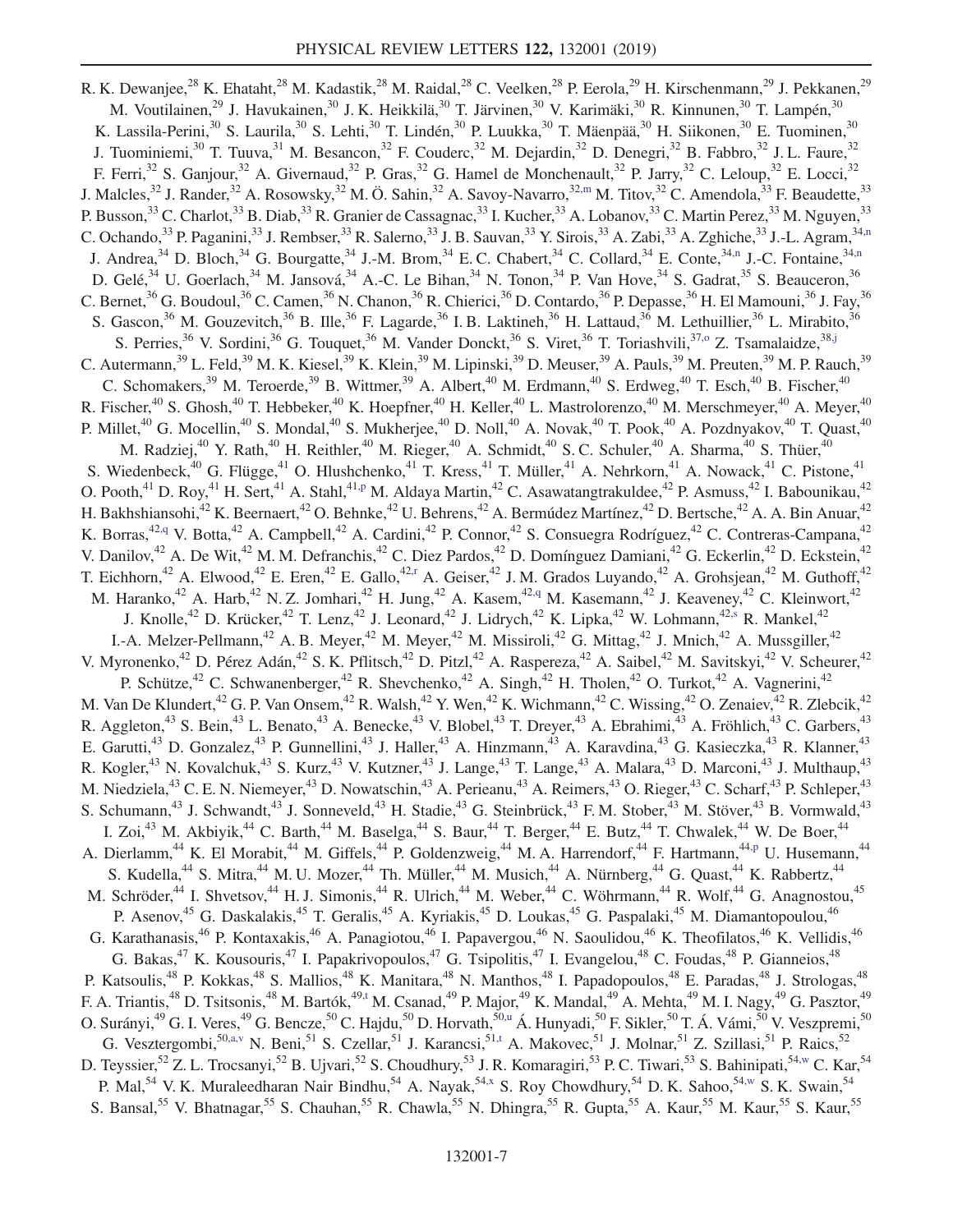<span id="page-7-6"></span><span id="page-7-5"></span><span id="page-7-4"></span><span id="page-7-3"></span><span id="page-7-2"></span><span id="page-7-1"></span><span id="page-7-0"></span>P. Kumari,<sup>55</sup> M. Lohan,<sup>55</sup> M. Meena,<sup>55</sup> K. Sandeep,<sup>55</sup> S. Sharma,<sup>55</sup> J. B. Singh,<sup>55</sup> A. K. Virdi,<sup>55</sup> G. Walia,<sup>55</sup> A. Bhardwaj,<sup>56</sup> B. C. Choudhary,<sup>56</sup> R. B. Garg,<sup>56</sup> M. Gola,<sup>56</sup> S. Keshri,<sup>56</sup> Ashok Kumar,<sup>56</sup> S. Malhotra,<sup>56</sup> M. Naimuddin,<sup>56</sup> P. Priyanka,<sup>56</sup> K. Ranjan,<sup>56</sup> Aashaq Shah,<sup>56</sup> R. Sharma,<sup>56</sup> R. Bhardwaj,<sup>57</sup>,y M. Bharti,<sup>57</sup>,y R. Bhattacharya,<sup>57</sup> S. Bhattacharya,<sup>57</sup> U. Bhawandeep,<sup>5[7,y](#page-15-22)</sup> D. Bhowmik,<sup>57</sup> S. Dey,<sup>57</sup> S. Dutta,<sup>57</sup> S. Ghosh,<sup>57</sup> M. Maity,<sup>57[,z](#page-15-23)</sup> K. Mondal,<sup>57</sup> S. Nandan,<sup>57</sup> A. Purohit,<sup>57</sup> P. K. Rout,<sup>57</sup> A. Roy,<sup>57</sup> G. Saha,<sup>57</sup> S. Sarkar,<sup>57</sup> T. Sarkar,<sup>57[,z](#page-15-23)</sup> M. Sharan,<sup>57</sup> B. Singh,<sup>5[7,y](#page-15-22)</sup> S. Thakur,<sup>57[,y](#page-15-22)</sup> P. K. Behera,<sup>58</sup> A. Muhammad,<sup>58</sup> R. Chudasama,<sup>59</sup> D. Dutta,<sup>59</sup> V. Jha,<sup>59</sup> V. Kumar,<sup>59</sup> D. K. Mishra,<sup>59</sup> P. K. Netrakanti,<sup>59</sup> L. M. Pant,<sup>59</sup> P. Shukla,<sup>59</sup> T. Aziz,<sup>60</sup> M. A. Bhat,<sup>60</sup> S. Dugad,<sup>60</sup> G. B. Mohanty,<sup>60</sup> N. Sur,<sup>60</sup> Ravindra Kumar Verma,<sup>60</sup> S. Banerjee,<sup>61</sup> S. Bhattacharya, <sup>61</sup> S. Chatterjee, <sup>61</sup> P. Das, <sup>61</sup> M. Guchait, <sup>61</sup> S. Karmakar, <sup>61</sup> S. Kumar, <sup>61</sup> G. Majumder, <sup>61</sup> K. Mazumdar, <sup>61</sup> S. Sawant, <sup>61</sup> S. Chauhan, <sup>62</sup> S. Dube, <sup>62</sup> V. Hegde, <sup>62</sup> A. Kapoor, <sup>62</sup> K. Kothekar, <sup>62</sup> S. Pandey, <sup>62</sup> A. Rane, <sup>62</sup> A. Rastogi, <sup>62</sup> S. Sharma,<sup>62</sup> S. Chenarani,<sup>63[,aa](#page-15-24)</sup> E. Eskandari Tadavani,<sup>63</sup> S. M. Etesami,<sup>6[3,aa](#page-15-24)</sup> M. Khakzad,<sup>63</sup> M. Mohammadi Najafabadi,<sup>63</sup> M. Naseri,<sup>63</sup> F. Rezaei Hosseinabadi,<sup>63</sup> B. Safarzadeh,<sup>63[,bb](#page-15-25)</sup> M. Felcini,<sup>64</sup> M. Grunewald,<sup>64</sup> M. Abbrescia,<sup>65a,65b</sup> C. Calabria,<sup>65a,65b</sup> A. Colaleo,<sup>65a</sup> D. Creanza,<sup>65a,65c</sup> L. Cristella,<sup>65a,65b</sup> N. De Filippis,<sup>65a,65c</sup> M. De Palma,<sup>65a,65b</sup> A. Di Florio,<sup>65a,65b</sup> L. Fiore,<sup>65a</sup> A. Gelmi,<sup>65a,65b</sup> G. Iaselli,<sup>65a,65c</sup> M. Ince,<sup>65a,65b</sup> S. Lezki,<sup>65a,65b</sup> G. Maggi,<sup>65a,65c</sup> M. Maggi,<sup>65a</sup> G. Miniello,<sup>65a,65b</sup> S. My,<sup>65a,65b</sup> S. Nuzzo,<sup>65a,65b</sup> A. Pompili,<sup>65a,65b</sup> G. Pugliese,<sup>65a,65c</sup> A. Ranieri,<sup>65a</sup> G. Selvaggi,<sup>65a,65b</sup> L. Silvestris,<sup>65a</sup> R. Venditti,<sup>65a</sup> P. Verwilligen,<sup>65a</sup> G. Abbiendi,<sup>66a</sup> C. Battilana,<sup>66a,66b</sup> D. Bonacorsi,<sup>66a,66b</sup> L. Borgonovi,<sup>66a,66b</sup> S. Braibant-Giacomelli,<sup>66a,66b</sup> R. Campanini,<sup>66a,66b</sup> P. Capiluppi,<sup>66a,66b</sup> A. Castro,<sup>66a,66b</sup> F. R. Cavallo,<sup>66a</sup> C. Ciocca,<sup>66a</sup> M. Cuffiani,<sup>66a,66b</sup> G. M. Dallavalle,<sup>66a</sup> F. Fabbri,<sup>66a</sup> A. Fanfani,<sup>66a,66b</sup> E. Fontanesi,<sup>66a</sup> P. Giacomelli,<sup>66a</sup> C. Grandi,<sup>66a</sup> L. Guiducci,<sup>66a,66b</sup> F. Iemmi,<sup>66a,66b</sup> S. Lo Meo,<sup>66a[,cc](#page-15-26)</sup> S. Marcellini,<sup>66a</sup> G. Masetti,<sup>66a</sup> F. L. Navarria,<sup>66a,66b</sup> A. Perrotta,<sup>66a</sup> F. Primavera, <sup>66a,66b</sup> A. M. Rossi, <sup>66a,66b</sup> T. Rovelli, <sup>66a,66b</sup> G. P. Siroli, <sup>66a,66b</sup> N. Tosi, <sup>66a</sup> S. Albergo, <sup>67a,67[b,dd](#page-15-27)</sup> S. Costa, <sup>67a,67b</sup> A. Di Mattia,<sup>67a</sup> R. Potenza,<sup>67a,67b</sup> A. Tricomi,<sup>67a,67[b,dd](#page-15-27)</sup> C. Tuve,<sup>67a,67b</sup> G. Barbagli,<sup>68a</sup> R. Ceccarelli,<sup>68a</sup> K. Chatterjee,<sup>68a,68b</sup> V. Ciulli,<sup>68a,68b</sup> C. Civinini,<sup>68a</sup> R. D'Alessandro,<sup>68a,68b</sup> E. Focardi,<sup>68a,68b</sup> G. Latino,<sup>68a</sup> P. Lenzi,<sup>68a,68b</sup> M. Meschini,<sup>68a</sup> S. Paoletti,<sup>68a</sup> L. Russo,<sup>68[a,ee](#page-15-28)</sup> G. Sguazzoni,<sup>68a</sup> D. Strom,<sup>68a</sup> L. Viliani,<sup>68a</sup> L. Benussi,<sup>69</sup> S. Bianco,<sup>69</sup> F. Fabbri,<sup>69</sup> D. Piccolo,<sup>69</sup> F. Ferro,<sup>70a</sup> R. Mulargia,<sup>70a,70b</sup> E. Robutti,<sup>70a</sup> S. Tosi,<sup>70a,70b</sup> A. Benaglia,<sup>71a</sup> A. Beschi,<sup>71a,71b</sup> F. Brivio,<sup>71a,71b</sup> V. Ciriolo,<sup>71a,71b[,p](#page-15-14)</sup> S. Di Guida,<sup>71a,71[b,p](#page-15-14)</sup> M. E. Dinardo,<sup>71a,71b</sup> P. Dini,<sup>71a</sup> S. Fiorendi,<sup>71a,71b</sup> S. Gennai,<sup>71a</sup> A. Ghezzi,<sup>71a,71b</sup> P. Govoni,<sup>71a,71b</sup> M. Malberti,<sup>71a</sup> S. Malvezzi,<sup>71a</sup> D. Menasce,<sup>71a</sup> F. Monti,<sup>71a,71b</sup> L. Moroni,<sup>71a</sup> G. Ortona,<sup>71a,71b</sup> M. Paganoni,<sup>71a,71b</sup> D. Pedrini,<sup>71a</sup> S. Ragazzi,<sup>71a,71b</sup> T. Tabarelli de Fatis,<sup>71a,71b</sup> D. Zuolo,<sup>71a,71b</sup> S. Buontempo,<sup>72a</sup> N. Cavallo,<sup>72a,72c</sup> A. De Iorio,<sup>72a,72b</sup> A. Di Crescenzo,<sup>72a,72b</sup> F. Fabozzi,<sup>72a,72c</sup> F. Fienga,<sup>72a</sup> A. O. M. Iorio,<sup>72a,72b</sup> L. Lista,<sup>72a,72b</sup> S. Meola,<sup>72a,72d[,p](#page-15-14)</sup> P. Paolucci,<sup>72a[,p](#page-15-14)</sup> B. Rossi,<sup>72a</sup> C. Sciacca,<sup>72a,72b</sup> E. Voevodina,<sup>72a,72b</sup> P. Azzi,<sup>73a</sup> N. Bacchetta,<sup>73a</sup> D. Bisello,<sup>73a,73b</sup> A. Boletti,<sup>73a,73b</sup> A. Bragagnolo,<sup>73a</sup> R. Carlin,<sup>73a,73b</sup> P. Checchia,<sup>73a</sup> M. Dall'Osso,<sup>73a,73b</sup> P. De Castro Manzano,<sup>73a</sup> T. Dorigo,<sup>73a</sup> U. Dosselli,<sup>73a</sup> F. Gasparini,<sup>73a,73b</sup> U. Gasparini,<sup>73a,73b</sup> A. Gozzelino,<sup>73a</sup> S. Y. Hoh,<sup>73a</sup> P. Lujan,<sup>73a</sup> M. Margoni,<sup>73a,73b</sup> A. T. Meneguzzo,<sup>73a,73b</sup> J. Pazzini,<sup>73a,73b</sup> M. Presilla,<sup>73a,73b</sup> P. Ronchese,<sup>73a,73b</sup> R. Rossin,<sup>73a,73b</sup> F. Simonetto,<sup>73a,73b</sup> A. Tiko,<sup>73a</sup> M. Tosi,<sup>73a,73b</sup> M. Zanetti,<sup>73a,73b</sup> P. Zotto,<sup>73a,73b</sup> G. Zumerle,<sup>73a,73b</sup> A. Braghieri,<sup>74a</sup> P. Montagna,<sup>74a,74b</sup> S. P. Ratti,<sup>74a,74b</sup> V. Re,<sup>74a</sup> M. Ressegotti,<sup>74a,74b</sup> C. Riccardi,<sup>74a,74b</sup> P. Salvini,<sup>74a</sup> P. Vitulo,<sup>74a,74b</sup> M. Biasini,<sup>75a,75b</sup> G. M. Bilei,<sup>75a</sup> C. Cecchi,<sup>75a,75b</sup> D. Ciangottini,<sup>75a,75b</sup> L. Fanò,<sup>75a,75b</sup> P. Lariccia,<sup>75a,75b</sup> R. Leonardi,<sup>75a,75b</sup> E. Manoni,<sup>75a</sup> G. Mantovani,<sup>75a,75b</sup> V. Mariani,<sup>75a,75b</sup> M. Menichelli,<sup>75a</sup> A. Rossi,<sup>75a,75b</sup> A. Santocchia,<sup>75a,75b</sup> D. Spiga,<sup>75a</sup> K. Androsov,<sup>76a</sup> P. Azzurri,<sup>76a</sup> G. Bagliesi,<sup>76a</sup> V. Bertacchi,<sup>76a,76c</sup> L. Bianchini,<sup>76a</sup> T. Boccali,<sup>76a</sup> R. Castaldi,<sup>76a</sup> M. A. Ciocci,<sup>76a,76b</sup> R. Dell'Orso,<sup>76a</sup> G. Fedi,<sup>76a</sup> F. Fiori,<sup>76a,76c</sup> L. Giannini,<sup>76a,76c</sup> A. Giassi,<sup>76a</sup> M. T. Grippo,<sup>76a</sup> F. Ligabue,<sup>76a,76c</sup> E. Manca,<sup>76a,76c</sup> G. Mandorli,<sup>76a,76c</sup> A. Messineo,<sup>76a,76b</sup> F. Palla,<sup>76a</sup> A. Rizzi,<sup>76a,76b</sup> G. Rolandi,<sup>76[a,ff](#page-15-29)</sup> A. Scribano,<sup>76a</sup> P. Spagnolo,<sup>76a</sup> R. Tenchini,<sup>76a</sup> G. Tonelli,<sup>76a,76b</sup> A. Venturi,<sup>76a</sup> P. G. Verdini,<sup>76a</sup> F. Cavallari,<sup>77a</sup> M. Cipriani,<sup>77a,77b</sup> D. Del Re,<sup>77a,77b</sup> E. Di Marco,<sup>77a,77b</sup> M. Diemoz,<sup>77a</sup> S. Gelli,<sup>77a,77b</sup> E. Longo,<sup>77a,77b</sup> B. Marzocchi,<sup>77a,77b</sup> P. Meridiani,<sup>77a</sup> G. Organtini,<sup>77a,77b</sup> F. Pandolfi,<sup>77a</sup> R. Paramatti,<sup>77a,77b</sup> F. Preiato,<sup>77a,77b</sup> C. Quaranta,<sup>77a,77b</sup> S. Rahatlou,<sup>77a,77b</sup> C. Rovelli,<sup>77a</sup> F. Santanastasio,<sup>77a,77b</sup> N. Amapane,<sup>78a,78b</sup> R. Arcidiacono,<sup>78a,78c</sup> S. Argiro,<sup>78a,78b</sup> M. Arneodo,<sup>78a,78c</sup> N. Bartosik,<sup>78a</sup> R. Bellan,<sup>78a,78b</sup> C. Biino,<sup>78a</sup> A. Cappati,<sup>78a,78b</sup> N. Cartiglia,<sup>78a</sup> F. Cenna,<sup>78a,78b</sup> S. Cometti,<sup>78a</sup> M. Costa,<sup>78a,78b</sup> R. Covarelli,<sup>78a,78b</sup> N. Demaria,<sup>78a</sup> B. Kiani,<sup>78a,78b</sup> C. Mariotti,<sup>78a</sup> S. Maselli,<sup>78a</sup> E. Migliore,<sup>78a,78b</sup> V. Monaco,<sup>78a,78b</sup> E. Monteil,<sup>78a,78b</sup> M. Monteno,<sup>78a</sup> M. M. Obertino,<sup>78a,78b</sup> L. Pacher,<sup>78a,78b</sup> N. Pastrone,<sup>78a</sup> M. Pelliccioni,<sup>78a</sup> G. L. Pinna Angioni,<sup>78a,78b</sup> A. Romero,<sup>78a,78b</sup> M. Ruspa,<sup>78a,78c</sup> R. Sacchi,<sup>78a,78b</sup> R. Salvatico,<sup>78a,78b</sup> K. Shchelina,<sup>78a,78b</sup> V. Sola,<sup>78a</sup> A. Solano,<sup>78a,78b</sup> D. Soldi,<sup>78a,78b</sup> A. Staiano,<sup>78a</sup> S. Belforte,<sup>79a</sup> V. Candelise,<sup>79a,79b</sup> M. Casarsa,<sup>79a</sup> F. Cossutti,<sup>79a</sup> A. Da Rold,<sup>79a,79b</sup> G. Della Ricca,<sup>79a,79b</sup> F. Vazzoler,<sup>79a,79b</sup> B. Kim,<sup>80</sup> D. H. Kim,<sup>80</sup> G. N. Kim,<sup>80</sup> M. S. Kim,<sup>80</sup> J. Lee,<sup>80</sup> S. W. Lee,  ${}^{80}$  C. S. Moon,  ${}^{80}$  Y. D. Oh,  ${}^{80}$  S. I. Pak,  ${}^{80}$  S. Sekmen,  ${}^{80}$  D. C. Son,  ${}^{80}$  Y. C. Yang,  ${}^{80}$  H. Kim,  ${}^{81}$  D. H. Moon,  ${}^{81}$  G. Oh,  ${}^{81}$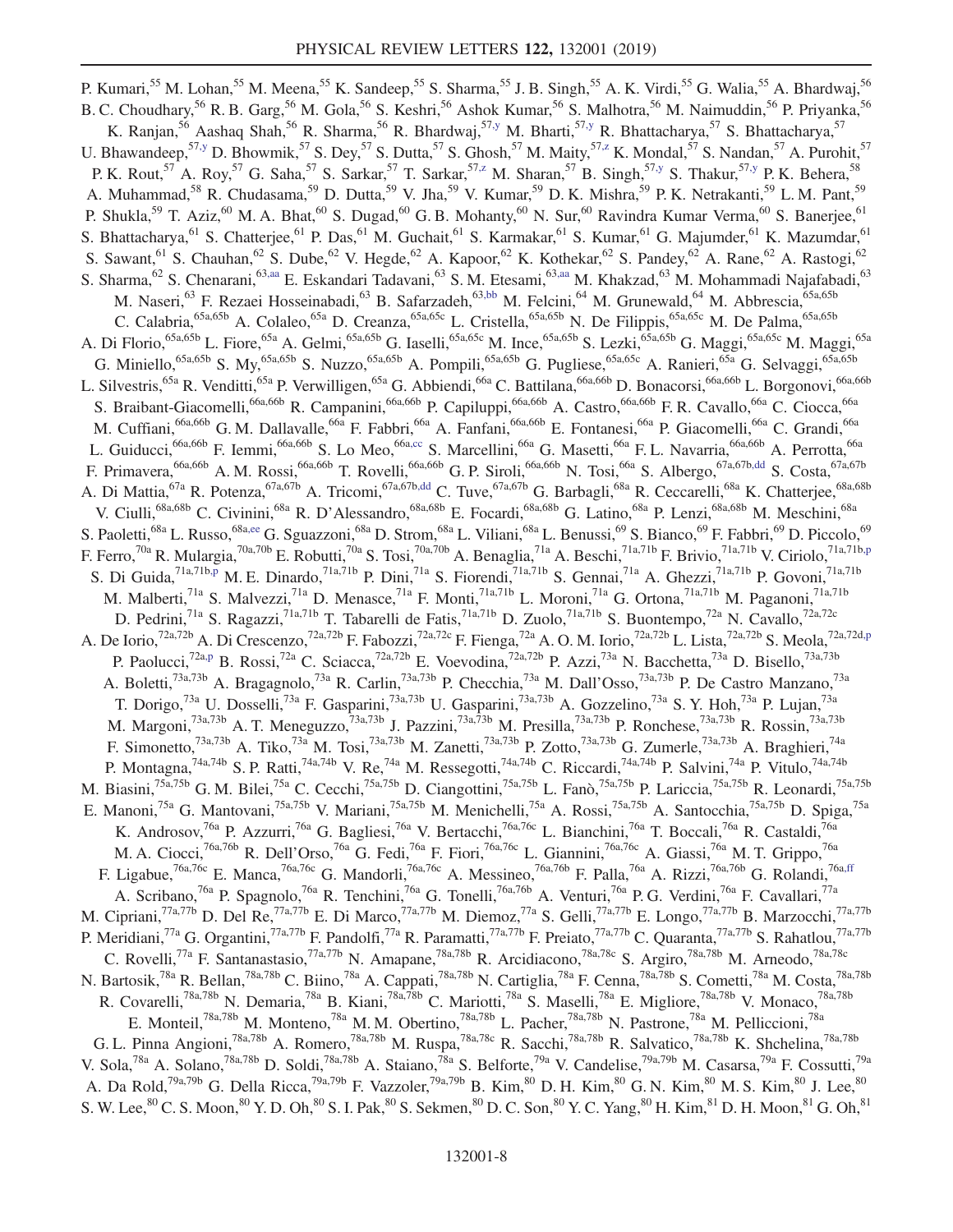<span id="page-8-10"></span><span id="page-8-9"></span><span id="page-8-8"></span><span id="page-8-7"></span><span id="page-8-6"></span><span id="page-8-5"></span><span id="page-8-4"></span><span id="page-8-3"></span><span id="page-8-2"></span><span id="page-8-1"></span><span id="page-8-0"></span>B. Francois,  $82$  T. J. Kim,  $82$  J. Park,  $82$  S. Cho,  $83$  S. Choi,  $83$  Y. Go,  $83$  D. Gyun,  $83$  S. Ha,  $83$  B. Hong,  $83$  Y. Jo,  $83$  K. Lee,  $83$ K. S. Lee,  $^{83}$  S. Lee,  $^{83}$  J. Lim,  $^{83}$  J. Park,  $^{83}$  S. K. Park,  $^{83}$  Y. Roh,  $^{83}$  J. Goh,  $^{84}$  H. S. Kim,  $^{85}$  J. Almond,  $^{86}$  J. H. Bhyun,  $^{86}$  J. Choi,  $^{86}$ S. Jeon,  $86$  J. Kim,  $86$  J. S. Kim,  $86$  H. Lee,  $86$  K. Lee,  $86$  K. Nam,  $86$  S. B. Oh,  $86$  B. C. Radburn-Smith,  $86$  S. h. Seo,  $86$  S. Jeon,  $86$  J. Kim,  $86$  J. S. Kim,  $86$  H. Lee,  $86$  K. Lee,  $86$  S. Lee,  $86$  U. K. Yang, <sup>86</sup> H. D. Yoo, <sup>86</sup> I. Yoon, <sup>86</sup> G. B. Yu, <sup>86</sup> D. Jeon, <sup>87</sup> H. Kim, <sup>87</sup> J. H. Kim, <sup>87</sup> J. S. H. Lee, <sup>87</sup> I. C. Park, <sup>87</sup> Y. Choi, <sup>88</sup> C. Hwang,<sup>88</sup> Y. Jeong,<sup>88</sup> J. Lee,<sup>88</sup> Y. Lee,<sup>88</sup> I. Yu,<sup>88</sup> V. Veckalns,<sup>89[,gg](#page-15-30)</sup> V. Dudenas,<sup>90</sup> A. Juodagalvis,<sup>90</sup> J. Vaitkus,<sup>90</sup> Z. A. Ibrahim, <sup>91</sup> F. Mohamad Idris, <sup>9[1,hh](#page-15-31)</sup> W. A. T. Wan Abdullah, <sup>91</sup> M. N. Yusli, <sup>91</sup> Z. Zolkapli, <sup>91</sup> J. F. Benitez, <sup>92</sup> A. Castaneda Hernandez,<sup>92</sup> J. A. Murillo Quijada,<sup>92</sup> L. Valencia Palomo,<sup>92</sup> H. Castilla-Valdez,<sup>93</sup> E. De La Cruz-Burelo,<sup>93</sup> M. C. Duran-Osuna,<sup>93</sup> I. Heredia-De La Cruz,<sup>93[,ii](#page-15-32)</sup> R. Lopez-Fernandez,<sup>93</sup> C. A. Mondragon Herrera,<sup>93</sup> D. A. Perez Navarro, <sup>93</sup> R. I. Rabadan-Trejo, <sup>93</sup> G. Ramirez-Sanchez, <sup>93</sup> R. Reyes-Almanza, <sup>93</sup> A. Sanchez-Hernandez, <sup>93</sup> S. Carrillo Moreno, <sup>94</sup> C. Oropeza Barrera, <sup>94</sup> M. Ramirez-Garcia, <sup>94</sup> F. Vazquez Valencia, <sup>94</sup> J. Eysermans, <sup>95</sup> I. Pedraza, <sup>95</sup> H. A. Salazar Ibarguen, <sup>95</sup> C. Uribe Estrada, <sup>95</sup> A. Morelos Pineda, <sup>96</sup> N. Raicevic, <sup>97</sup> D. Krofcheck, <sup>98</sup> S. Bheesette, <sup>99</sup> P. H. Butler,<sup>99</sup> A. Ahmad,<sup>100</sup> M. Ahmad,<sup>100</sup> Q. Hassan,<sup>100</sup> H. R. Hoorani,<sup>100</sup> W. A. Khan,<sup>100</sup> M. A. Shah,<sup>100</sup> M. Shoaib,<sup>100</sup> M. Waqas,<sup>100</sup> H. Bialkowska,<sup>101</sup> M. Bluj,<sup>101</sup> B. Boimska,<sup>101</sup> M. Górski,<sup>101</sup> M. Kazana,<sup>101</sup> M. Szleper,<sup>101</sup> P. Zalewski,<sup>101</sup> K. Bunkowski,<sup>102</sup> A. Byszuk,<sup>102</sup>[,jj](#page-15-33) K. Doroba,<sup>102</sup> A. Kalinowski,<sup>102</sup> M. Konecki,<sup>102</sup> J. Krolikowski,<sup>102</sup> M. Misiura,<sup>102</sup> M. Olszewski, <sup>102</sup> A. Pyskir, <sup>102</sup> M. Walczak, <sup>102</sup> M. Araujo, <sup>103</sup> P. Bargassa, <sup>103</sup> D. Bastos, <sup>103</sup> A. Di Francesco, <sup>103</sup> P. Faccioli, <sup>103</sup> B. Galinhas,<sup>103</sup> M. Gallinaro,<sup>103</sup> J. Hollar,<sup>103</sup> N. Leonardo,<sup>103</sup> J. Seixas,<sup>103</sup> G. Strong,<sup>103</sup> O. Toldaiev,<sup>103</sup> J. Varela,<sup>103</sup> S. Afanasiev,<sup>104</sup> P. Bunin,<sup>104</sup> M. Gavrilenko,<sup>104</sup> I. Golutvin,<sup>104</sup> I. Gorbunov,<sup>104</sup> A. Kamenev,<sup>104</sup> V. Karjavine,<sup>104</sup> A. Lanev,<sup>104</sup> A. Malakhov,<sup>104</sup> V. Matveev,<sup>10[4,kk,ll](#page-15-34)</sup> P. Moisenz,<sup>104</sup> V. Palichik,<sup>104</sup> V. Perelygin,<sup>104</sup> M. Savina,<sup>104</sup> S. Shmatov,<sup>104</sup> S. Shulha,<sup>104</sup> N. Skatchkov,<sup>104</sup> V. Smirnov,<sup>104</sup> N. Voytishin,<sup>104</sup> A. Zarubin,<sup>104</sup> L. Chtchipounov,<sup>105</sup> V. Golovtsov,<sup>105</sup> Y. Ivanov,<sup>105</sup> V. Kim,  $^{105,mm}$  $^{105,mm}$  $^{105,mm}$  E. Kuznetsova,  $^{105,nn}$  $^{105,nn}$  $^{105,nn}$  P. Levchenko,  $^{105}$  V. Murzin,  $^{105}$  V. Oreshkin,  $^{105}$  I. Smirnov,  $^{105}$  D. Sosnov,  $^{105}$ V. Sulimov, <sup>105</sup> L. Uvarov, <sup>105</sup> A. Vorobyev, <sup>105</sup> Yu. Andreev, <sup>106</sup> A. Dermenev, <sup>106</sup> S. Gninenko, <sup>106</sup> N. Golubev, <sup>106</sup> A. Karneyeu,<sup>106</sup> M. Kirsanov,<sup>106</sup> N. Krasnikov,<sup>106</sup> A. Pashenkov,<sup>106</sup> D. Tlisov,<sup>106</sup> A. Toropin,<sup>106</sup> V. Epshteyn,<sup>107</sup> V. Gavrilov,<sup>107</sup> N. Lychkovskaya,<sup>107</sup> A. Nikitenko,<sup>10[7,i](#page-15-8)</sup> V. Popov,<sup>107</sup> I. Pozdnyakov,<sup>107</sup> G. Safronov,<sup>107</sup> A. Spiridonov,<sup>107</sup> A. Stepennov,<sup>107</sup> M. Toms,<sup>107</sup> E. Vlasov,<sup>107</sup> A. Zhokin,<sup>107</sup> T. Aushev,<sup>108</sup> R. Chistov,<sup>109,00</sup> M. Danilov,<sup>109,00</sup> S. Polikarpov,<sup>109,00</sup> E. Tarkovskii,<sup>109</sup> V. Andreev,<sup>110</sup> M. Azarkin,<sup>110</sup> I. Dremin,<sup>110,11</sup> M. Kirakosyan,<sup>110</sup> A. Terkulov,<sup>110</sup> A. Belyaev,<sup>111</sup> E. Boos,<sup>111</sup> M. Dubinin,<sup>11[1,pp](#page-15-39)</sup> L. Dudko,<sup>111</sup> A. Ershov,<sup>111</sup> A. Gribushin,<sup>111</sup> V. Klyukhin,<sup>111</sup> O. Kodolova,<sup>111</sup> I. Lokhtin,<sup>111</sup> S. Obraztsov,<sup>111</sup> S. Petrushanko,<sup>111</sup> V. Savrin,<sup>111</sup> A. Snigirev,<sup>111</sup> A. Barnyakov,<sup>112[,qq](#page-15-40)</sup> V. Blinov,<sup>112,qq</sup> T. Dimova, <sup>11[2,qq](#page-15-40)</sup> L. Kardapoltsev, <sup>112,qq</sup> Y. Skovpen, <sup>112,qq</sup> I. Azhgirey, <sup>113</sup> I. Bayshev, <sup>113</sup> S. Bitioukov, <sup>113</sup> V. Kachanov, <sup>113</sup> D. Konstantinov,<sup>113</sup> P. Mandrik,<sup>113</sup> V. Petrov,<sup>113</sup> R. Ryutin,<sup>113</sup> S. Slabospitskii,<sup>113</sup> A. Sobol,<sup>113</sup> S. Troshin,<sup>113</sup> N. Tyurin,<sup>113</sup> A. Uzunian,<sup>113</sup> A. Volkov,<sup>113</sup> A. Babaev,<sup>114</sup> A. Iuzhakov,<sup>114</sup> V. Okhotnikov,<sup>114</sup> V. Ivanchenko,<sup>115</sup> E. Tcherniaev,<sup>115</sup> P. Adzic,<sup>116[,rr](#page-15-41)</sup> P. Cirkovic,<sup>116</sup> D. Devetak,<sup>116</sup> M. Dordevic,<sup>116</sup> P. Milenovic,<sup>116[,ss](#page-15-42)</sup> J. Milosevic,<sup>116</sup> M. Stojanovic,<sup>116</sup> M. Aguilar-Benitez,<sup>117</sup> J. Alcaraz Maestre,<sup>117</sup> A. Álvarez Fernández,<sup>117</sup> I. Bachiller,<sup>117</sup> M. Barrio Luna,<sup>117</sup> J. A. Brochero Cifuentes,<sup>117</sup> C. A. Carrillo Montoya,<sup>117</sup> M. Cepeda,<sup>117</sup> M. Cerrada,<sup>117</sup> N. Colino,<sup>117</sup> B. De La Cruz,<sup>117</sup> A. Delgado Peris,<sup>117</sup> C. Fernandez Bedoya,<sup>117</sup> J. P. Fernández Ramos,<sup>117</sup> J. Flix,<sup>117</sup> M. C. Fouz,<sup>117</sup> O. Gonzalez Lopez,<sup>117</sup> S. Goy Lopez,<sup>117</sup> J. M. Hernandez,<sup>117</sup> M. I. Josa,<sup>117</sup> D. Moran,<sup>117</sup> Á. Navarro Tobar,<sup>117</sup> A. Pérez-Calero Yzquierdo,<sup>117</sup> J. Puerta Pelayo,<sup>117</sup> I. Redondo,<sup>117</sup> L. Romero,<sup>117</sup> S. Sánchez Navas,<sup>117</sup> M. S. Soares,<sup>117</sup> A. Triossi,<sup>117</sup> C. Willmott,<sup>117</sup> C. Albajar,  $118$  J. F. de Trocóniz,  $118$  J. Cuevas,  $119$  C. Erice,  $119$  J. Fernandez Menendez,  $119$  S. Folgueras,  $119$ I. Gonzalez Caballero,<sup>119</sup> J. R. González Fernández,<sup>119</sup> E. Palencia Cortezon,<sup>119</sup> V. Rodríguez Bouza,<sup>119</sup> S. Sanchez Cruz,<sup>119</sup> J. M. Vizan Garcia,<sup>119</sup> I. J. Cabrillo,<sup>120</sup> A. Calderon,<sup>120</sup> B. Chazin Quero,<sup>120</sup> J. Duarte Campderros,<sup>120</sup> M. Fernandez,<sup>120</sup> P. J. Fernández Manteca,<sup>120</sup> A. García Alonso,<sup>120</sup> G. Gomez,<sup>120</sup> C. Martinez Rivero,<sup>120</sup> P. Martinez Ruiz del Arbol,<sup>120</sup> F. Matorras,<sup>120</sup> J. Piedra Gomez,<sup>120</sup> C. Prieels,<sup>120</sup> T. Rodrigo,<sup>120</sup> A. Ruiz-Jimeno,<sup>120</sup> L. Scodellaro,<sup>120</sup> N. Trevisani,<sup>120</sup> I. Vila,<sup>120</sup> K. Malagalage,<sup>121</sup> W. G. D. Dharmaratna,<sup>122</sup> N. Wickramage,<sup>122</sup> D. Abbaneo,<sup>123</sup> B. Akgun,<sup>123</sup> E. Auffray,<sup>123</sup> G. Auzinger,<sup>123</sup> P. Baillon,<sup>123</sup> A. H. Ball,<sup>123</sup> D. Barney,<sup>123</sup> J. Bendavid,<sup>123</sup> M. Bianco,<sup>123</sup> A. Bocci,<sup>123</sup> C. Botta,<sup>123</sup> E. Brondolin,<sup>123</sup> T. Camporesi,<sup>123</sup> A. Caratelli,<sup>123</sup> G. Cerminara,<sup>123</sup> E. Chapon,<sup>123</sup> G. Cucciati,<sup>123</sup> D. d'Enterria,<sup>123</sup> A. Dabrowski,<sup>123</sup> N. Daci,<sup>123</sup> V. Daponte,<sup>123</sup> A. David,<sup>123</sup> A. De Roeck,<sup>123</sup> N. Deelen,<sup>123</sup> M. Dobson,<sup>123</sup> M. Dünser,<sup>123</sup> N. Dupont,<sup>123</sup> A. Elliott-Peisert,<sup>123</sup> F. Fallavollita,<sup>12[3,tt](#page-15-43)</sup> D. Fasanella,<sup>123</sup> G. Franzoni,<sup>123</sup> J. Fulcher,<sup>123</sup> W. Funk,<sup>123</sup> D. Gigi,<sup>123</sup> A. Gilbert,<sup>123</sup> K. Gill,<sup>123</sup> F. Glege,<sup>123</sup> M. Gruchala,<sup>123</sup> M. Guilbaud,<sup>123</sup> D. Gulhan,<sup>123</sup> J. Hegeman,<sup>123</sup> C. Heidegger,<sup>123</sup> Y. Iiyama,<sup>123</sup> V. Innocente,<sup>123</sup> A. Jafari,<sup>123</sup> P. Janot,<sup>123</sup> O. Karacheban,<sup>123[,s](#page-15-17)</sup> J. Kieseler,<sup>123</sup> M. Krammer,<sup>12[3,b](#page-15-1)</sup> C. Lange,<sup>123</sup> P. Lecoq,<sup>123</sup> C. Lourenco,<sup>123</sup> L. Malgeri,<sup>123</sup> M. Mannelli,<sup>123</sup> A. Massironi,<sup>123</sup> F. Meijers,<sup>123</sup> J. A. Merlin,<sup>123</sup> S. Mersi,<sup>123</sup>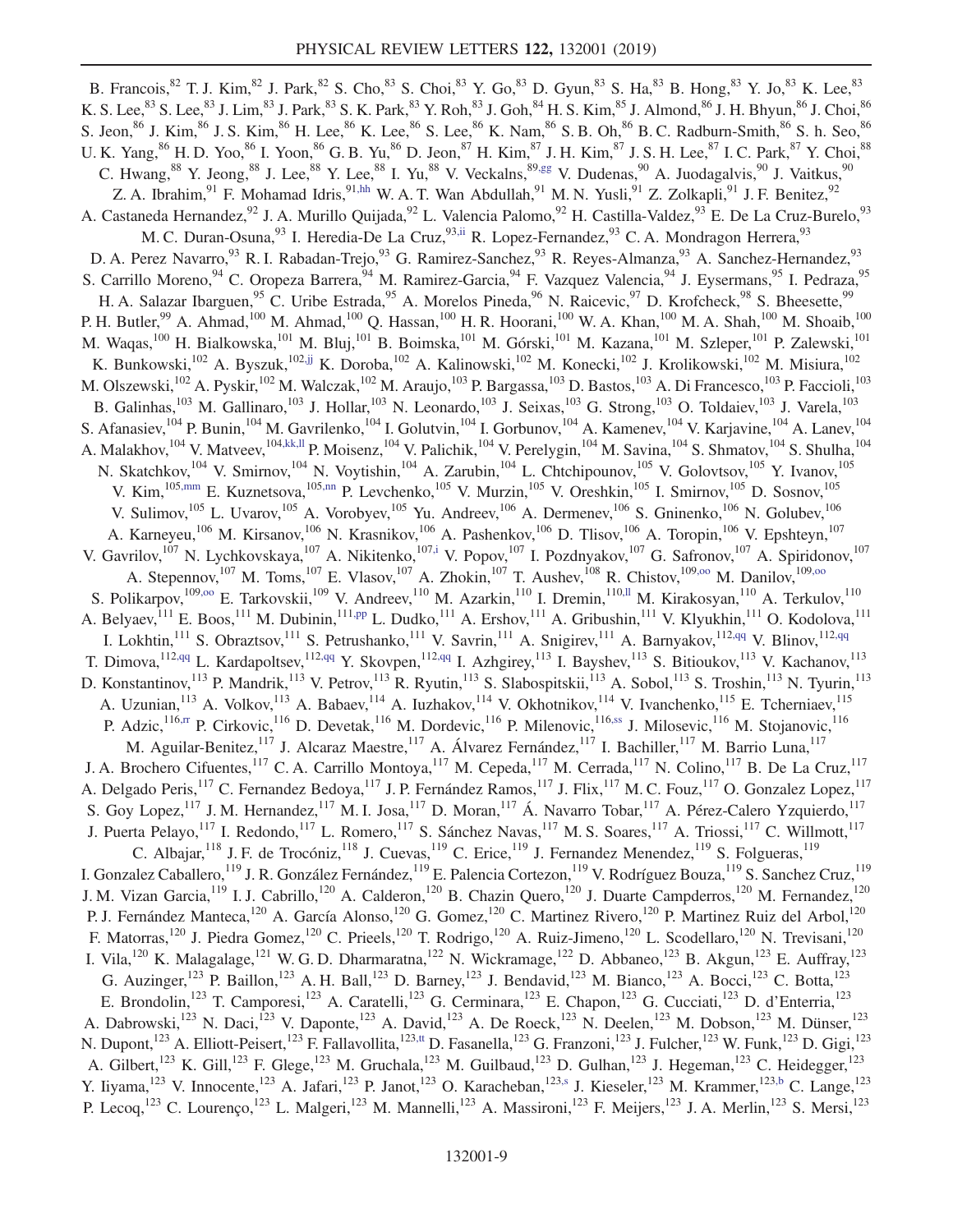<span id="page-9-14"></span><span id="page-9-13"></span><span id="page-9-12"></span><span id="page-9-11"></span><span id="page-9-10"></span><span id="page-9-9"></span><span id="page-9-8"></span><span id="page-9-7"></span><span id="page-9-6"></span><span id="page-9-5"></span><span id="page-9-4"></span><span id="page-9-3"></span><span id="page-9-2"></span><span id="page-9-1"></span><span id="page-9-0"></span>E. Meschi,<sup>123</sup> F. Moortgat,<sup>123</sup> M. Mulders,<sup>123</sup> J. Ngadiuba,<sup>123</sup> S. Nourbakhsh,<sup>123</sup> S. Orfanelli,<sup>123</sup> L. Orsini,<sup>123</sup> F. Pantaleo,<sup>123[,p](#page-15-14)</sup> L. Pape,<sup>123</sup> E. Perez,<sup>123</sup> M. Peruzzi,<sup>123</sup> A. Petrilli,<sup>123</sup> G. Petrucciani,<sup>123</sup> A. Pfeiffer,<sup>123</sup> M. Pierini,<sup>123</sup> F.M. Pitters,<sup>123</sup> D. Rabady,<sup>123</sup> A. Racz,<sup>123</sup> M. Rovere,<sup>123</sup> H. Sakulin,<sup>123</sup> C. Schäfer,<sup>123</sup> C. Schwick,<sup>123</sup> M. Selvaggi,<sup>123</sup> A. Sharma,<sup>123</sup> P. Silva,<sup>123</sup> P. Sphicas,<sup>12[3,uu](#page-15-44)</sup> A. Stakia,<sup>123</sup> J. Steggemann,<sup>123</sup> V. R. Tavolaro,<sup>123</sup> D. Treille,<sup>123</sup> A. Tsirou,<sup>123</sup> A. Vartak,<sup>123</sup> M. Verzetti,<sup>123</sup> W. D. Zeuner,<sup>123</sup> L. Caminada,<sup>12[4,vv](#page-15-45)</sup> K. Deiters,<sup>124</sup> W. Erdmann,<sup>124</sup> R. Horisberger,<sup>124</sup> Q. Ingram,<sup>124</sup> H. C. Kaestli,<sup>124</sup> D. Kotlinski,<sup>124</sup> U. Langenegger,<sup>124</sup> T. Rohe,<sup>124</sup> S. A. Wiederkehr,<sup>124</sup> M. Backhaus,<sup>125</sup> P. Berger,<sup>125</sup> N. Chernyavskaya, <sup>125</sup> G. Dissertori, <sup>125</sup> M. Dittmar, <sup>125</sup> M. Donegà, <sup>125</sup> C. Dorfer, <sup>125</sup> T. A. Gómez Espinosa, <sup>125</sup> C. Grab, <sup>125</sup> D. Hits,<sup>125</sup> T. Klijnsma,<sup>125</sup> W. Lustermann,<sup>125</sup> R. A. Manzoni,<sup>125</sup> M. Marionneau,<sup>125</sup> M. T. Meinhard,<sup>125</sup> F. Micheli,<sup>125</sup> P. Musella,<sup>125</sup> F. Nessi-Tedaldi,<sup>125</sup> F. Pauss,<sup>125</sup> G. Perrin,<sup>125</sup> L. Perrozzi,<sup>125</sup> S. Pigazzini,<sup>125</sup> M. Reichmann,<sup>125</sup> C. Reissel,<sup>125</sup> T. Reitenspiess,<sup>125</sup> D. Ruini,<sup>125</sup> D. A. Sanz Becerra,<sup>125</sup> M. Schönenberger,<sup>125</sup> L. Shchutska,<sup>125</sup> M. L. Vesterbacka Olsson,<sup>125</sup> R. Wallny,<sup>125</sup> D. H. Zhu,<sup>125</sup> T. K. Aarrestad,<sup>126</sup> C. Amsler,<sup>126[,ww](#page-15-46)</sup> D. Brzhechko,<sup>126</sup> M. F. Canelli,<sup>126</sup> A. De Cosa,<sup>126</sup> R. Del Burgo,<sup>126</sup> S. Donato,<sup>126</sup> C. Galloni,<sup>126</sup> B. Kilminster,<sup>126</sup> S. Leontsinis,<sup>126</sup> V. M. Mikuni,<sup>126</sup> I. Neutelings,<sup>126</sup> G. Rauco,<sup>126</sup> P. Robmann,<sup>126</sup> D. Salerno,<sup>126</sup> K. Schweiger,<sup>126</sup> C. Seitz,<sup>126</sup> Y. Takahashi,<sup>126</sup> S. Wertz,<sup>126</sup> A. Zucchetta,<sup>126</sup> T. H. Doan,<sup>127</sup> C. M. Kuo,<sup>127</sup> W. Lin,<sup>127</sup> S. S. Yu,<sup>127</sup> P. Chang,<sup>128</sup> Y. Chao,<sup>128</sup> K. F. Chen,<sup>128</sup> P. H. Chen,<sup>128</sup> W.-S. Hou,<sup>128</sup> Y. y. Li,<sup>128</sup> R.-S. Lu,<sup>128</sup> E. Paganis,<sup>128</sup> A. Psallidas,<sup>128</sup> A. Steen,<sup>128</sup> B. Asavapibhop,<sup>129</sup> N. Srimanobhas,<sup>129</sup> N. Suwonjandee,<sup>129</sup> A. Bat,<sup>130</sup> F. Boran,<sup>130</sup> S. Cerci,<sup>130[,xx](#page-15-47)</sup> S. Damarseckin,<sup>13[0,yy](#page-15-48)</sup> Z. S. Demiroglu,<sup>130</sup> F. Dolek,<sup>130</sup> C. Dozen,<sup>130</sup> I. Dumanoglu,<sup>130</sup> G. Gokbulut,<sup>130</sup> Emine Gurpinar Guler,<sup>13[0,zz](#page-15-49)</sup> Y. Guler,<sup>130</sup> I. Hos,<sup>130[,aaa](#page-15-50)</sup> C. Isik,<sup>130</sup> E. E. Kangal,<sup>130[,bbb](#page-16-0)</sup> O. Kara,<sup>130</sup> A. Kayis Topaksu,<sup>130</sup> U. Kiminsu,<sup>130</sup> M. Oglakci,<sup>130</sup> G. Onengut,<sup>130</sup> K. Ozdemir,<sup>13[0,ccc](#page-16-1)</sup> S. Ozturk,<sup>130[,ddd](#page-16-2)</sup> A. E. Simsek,<sup>130</sup> D. Sunar Cerci,<sup>13[0,xx](#page-15-47)</sup> U. G. Tok,<sup>130</sup> S. Turkcapar,<sup>130</sup> I. S. Zorbakir,<sup>130</sup> C. Zorbilmez,<sup>130</sup> B. Isildak,<sup>13[1,eee](#page-16-3)</sup> G. Karapinar,<sup>13[1,fff](#page-16-4)</sup> M. Yalvac,<sup>131</sup> I. O. Atakisi,<sup>132</sup> E. Gülmez,<sup>132</sup> O. Kaya,<sup>13[2,ggg](#page-16-5)</sup> B. Kaynak,<sup>132</sup> Ö. Özçelik,<sup>132</sup> S. Ozkorucuklu,<sup>132[,hhh](#page-16-6)</sup> S. Tekten,<sup>132</sup> E. A. Yetkin,<sup>13[2,iii](#page-16-7)</sup> A. Cakir,<sup>133</sup> Y. Komurcu,<sup>133</sup> S. Sen,<sup>13[3,jjj](#page-16-8)</sup> B. Grynyov,<sup>134</sup> L. Levchuk,<sup>135</sup> F. Ball,<sup>136</sup> E. Bhal,<sup>136</sup> S. Bologna,<sup>136</sup> J. J. Brooke,<sup>136</sup> D. Burns,<sup>136</sup> E. Clement,<sup>136</sup> D. Cussans,<sup>136</sup> O. Davignon,<sup>136</sup> H. Flacher,<sup>136</sup> J. Goldstein,<sup>136</sup> G. P. Heath,<sup>136</sup> H. F. Heath,<sup>136</sup> L. Kreczko,<sup>136</sup> S. Paramesvaran,<sup>136</sup> B. Penning,  $^{136}$  T. Sakuma,  $^{136}$  S. Seif El Nasr-Storey,  $^{136}$  D. Smith,  $^{136}$  V. J. Smith,  $^{136}$  J. Taylor,  $^{136}$  A. Titterton,  $^{136}$  K. W. Bell,  $^{137}$ A. Belyaev,  $^{137, kkk}$  C. Brew,  $^{137}$  R. M. Brown,  $^{137}$  D. Cieri,  $^{137}$  D. J. A. Cockerill,  $^{137}$  J. A. Coughlan,  $^{137}$  K. Harder,  $^{137}$ S. Harper,<sup>137</sup> J. Linacre,<sup>137</sup> K. Manolopoulos,<sup>137</sup> D. M. Newbold,<sup>137,111</sup> E. Olaiya,<sup>137</sup> D. Petyt,<sup>137</sup> T. Reis,<sup>137</sup> T. Schuh,<sup>137</sup> C. H. Shepherd-Themistocleous,<sup>137</sup> A. Thea,<sup>137</sup> I. R. Tomalin,<sup>137</sup> T. Williams,<sup>137</sup> W. J. Womersley,<sup>137</sup> R. Bainbridge,<sup>138</sup> P. Bloch,<sup>138</sup> J. Borg,<sup>138</sup> S. Breeze,<sup>138</sup> O. Buchmuller,<sup>138</sup> A. Bundock,<sup>138</sup> Gurpreet Singh CHAHAL,<sup>13[8,mmm](#page-16-11)</sup> D. Colling,<sup>138</sup> P. Dauncey,<sup>138</sup> G. Davies,<sup>138</sup> M. Della Negra,<sup>138</sup> R. Di Maria,<sup>138</sup> P. Everaerts,<sup>138</sup> G. Hall,<sup>138</sup> G. Iles,<sup>138</sup> T. James,<sup>138</sup> M. Komm,<sup>138</sup> C. Laner,<sup>138</sup> L. Lyons,<sup>138</sup> A.-M. Magnan,<sup>138</sup> S. Malik,<sup>138</sup> A. Martelli,<sup>138</sup> V. Milosevic,<sup>138</sup> J. Nash,<sup>138[,nnn](#page-16-12)</sup> V. Palladino,<sup>138</sup> M. Pesaresi,<sup>138</sup> D. M. Raymond,<sup>138</sup> A. Richards,<sup>138</sup> A. Rose,<sup>138</sup> E. Scott,<sup>138</sup> C. Seez,<sup>138</sup> A. Shtipliyski,<sup>138</sup> M. Stoye,<sup>138</sup> T. Strebler,<sup>138</sup> S. Summers,<sup>138</sup> A. Tapper,<sup>138</sup> K. Uchida,<sup>138</sup> T. Virdee,<sup>138[,p](#page-15-14)</sup> N. Wardle,<sup>138</sup> D. Winterbottom,<sup>138</sup> J. Wright,<sup>138</sup> A. G. Zecchinelli,<sup>138</sup> S. C. Zenz,<sup>138</sup> J. E. Cole,<sup>139</sup> P. R. Hobson,<sup>139</sup> A. Khan,<sup>139</sup> P. Kyberd,<sup>139</sup> C. K. Mackay,<sup>139</sup> A. Morton, 139 I. D. Reid, 139 L. Teodorescu, 139 S. Zahid, 139 K. Call, <sup>140</sup> J. Dittmann, <sup>140</sup> K. Hatakeyama, <sup>140</sup> C. Madrid, <sup>140</sup> B. McMaster,<sup>140</sup> N. Pastika,<sup>140</sup> C. Smith,<sup>140</sup> R. Bartek,<sup>141</sup> A. Dominguez,<sup>141</sup> R. Uniyal,<sup>141</sup> A. Buccilli,<sup>142</sup> S. I. Cooper,<sup>142</sup> C. Henderson,<sup>142</sup> P. Rumerio,<sup>142</sup> C. West,<sup>142</sup> D. Arcaro,<sup>143</sup> T. Bose,<sup>143</sup> Z. Demiragli,<sup>143</sup> D. Gastler,<sup>143</sup> S. Girgis,<sup>143</sup> D. Pinna, <sup>143</sup> C. Richardson, <sup>143</sup> J. Rohlf, <sup>143</sup> D. Sperka, <sup>143</sup> I. Suarez, <sup>143</sup> L. Sulak, <sup>143</sup> D. Zou, <sup>143</sup> G. Benelli, <sup>144</sup> B. Burkle, <sup>144</sup> X. Coubez, <sup>144</sup> D. Cutts, <sup>144</sup> M. Hadley, <sup>144</sup> J. Hakala, <sup>144</sup> U. Heintz, <sup>144</sup> J. M. Hogan, <sup>144,000</sup> K. H. M. Kwok, <sup>144</sup> E. Laird, <sup>144</sup> G. Landsberg, <sup>144</sup> J. Lee, <sup>144</sup> Z. Mao, <sup>144</sup> M. Narain, <sup>144</sup> S. Sagir, <sup>14[4,ppp](#page-16-14)</sup> R. Syarif, <sup>144</sup> E. Usai, <sup>144</sup> D. Yu, <sup>144</sup> R. Band, <sup>145</sup> C. Brainerd,<sup>145</sup> R. Breedon,<sup>145</sup> M. Calderon De La Barca Sanchez,<sup>145</sup> M. Chertok,<sup>145</sup> J. Conway,<sup>145</sup> R. Conway,<sup>145</sup> P. T. Cox, <sup>145</sup> R. Erbacher, <sup>145</sup> C. Flores, <sup>145</sup> G. Funk, <sup>145</sup> F. Jensen, <sup>145</sup> W. Ko, <sup>145</sup> O. Kukral, <sup>145</sup> R. Lander, <sup>145</sup> M. Mulhearn, <sup>145</sup> D. Pellett,<sup>145</sup> J. Pilot,<sup>145</sup> M. Shi,<sup>145</sup> D. Stolp,<sup>145</sup> D. Taylor,<sup>145</sup> K. Tos,<sup>145</sup> M. Tripathi,<sup>145</sup> Z. Wang,<sup>145</sup> F. Zhang,<sup>145</sup> M. Bachtis,<sup>146</sup> C. Bravo,<sup>146</sup> R. Cousins,<sup>146</sup> A. Dasgupta,<sup>146</sup> A. Florent,<sup>146</sup> J. Hauser,<sup>146</sup> M. Ignatenko,<sup>146</sup> N. Mccoll,<sup>146</sup> S. Regnard,<sup>146</sup> D. Saltzberg,<sup>146</sup> C. Schnaible,<sup>146</sup> V. Valuev,<sup>146</sup> K. Burt,<sup>147</sup> R. Clare,<sup>147</sup> J. W. Gary,<sup>147</sup> S. M. A. Ghiasi Shirazi,<sup>147</sup> G. Hanson,<sup>147</sup> G. Karapostoli,<sup>147</sup> E. Kennedy,<sup>147</sup> O. R. Long,<sup>147</sup> M. Olmedo Negrete,<sup>147</sup> M. I. Paneva,<sup>147</sup> W. Si,<sup>147</sup> L. Wang,<sup>147</sup> H. Wei,<sup>147</sup> S. Wimpenny,<sup>147</sup> B. R. Yates,<sup>147</sup> Y. Zhang,<sup>147</sup> J. G. Branson,<sup>148</sup> P. Chang,<sup>148</sup> S. Cittolin,<sup>148</sup> M. Derdzinski,<sup>148</sup> R. Gerosa,<sup>148</sup> D. Gilbert,<sup>148</sup> B. Hashemi,<sup>148</sup> D. Klein,<sup>148</sup> V. Krutelyov,<sup>148</sup> J. Letts,<sup>148</sup> M. Masciovecchio,<sup>148</sup> S. May,<sup>148</sup> S. Padhi,<sup>148</sup> M. Pieri,<sup>148</sup> V. Sharma,<sup>148</sup> M. Tadel,<sup>148</sup> F. Würthwein,<sup>148</sup> A. Yagil,<sup>148</sup> G. Zevi Della Porta,<sup>148</sup> N. Amin,<sup>149</sup> R. Bhandari,<sup>149</sup> C. Campagnari,<sup>149</sup> M. Citron,<sup>149</sup> V. Dutta,<sup>149</sup> M. Franco Sevilla,<sup>149</sup>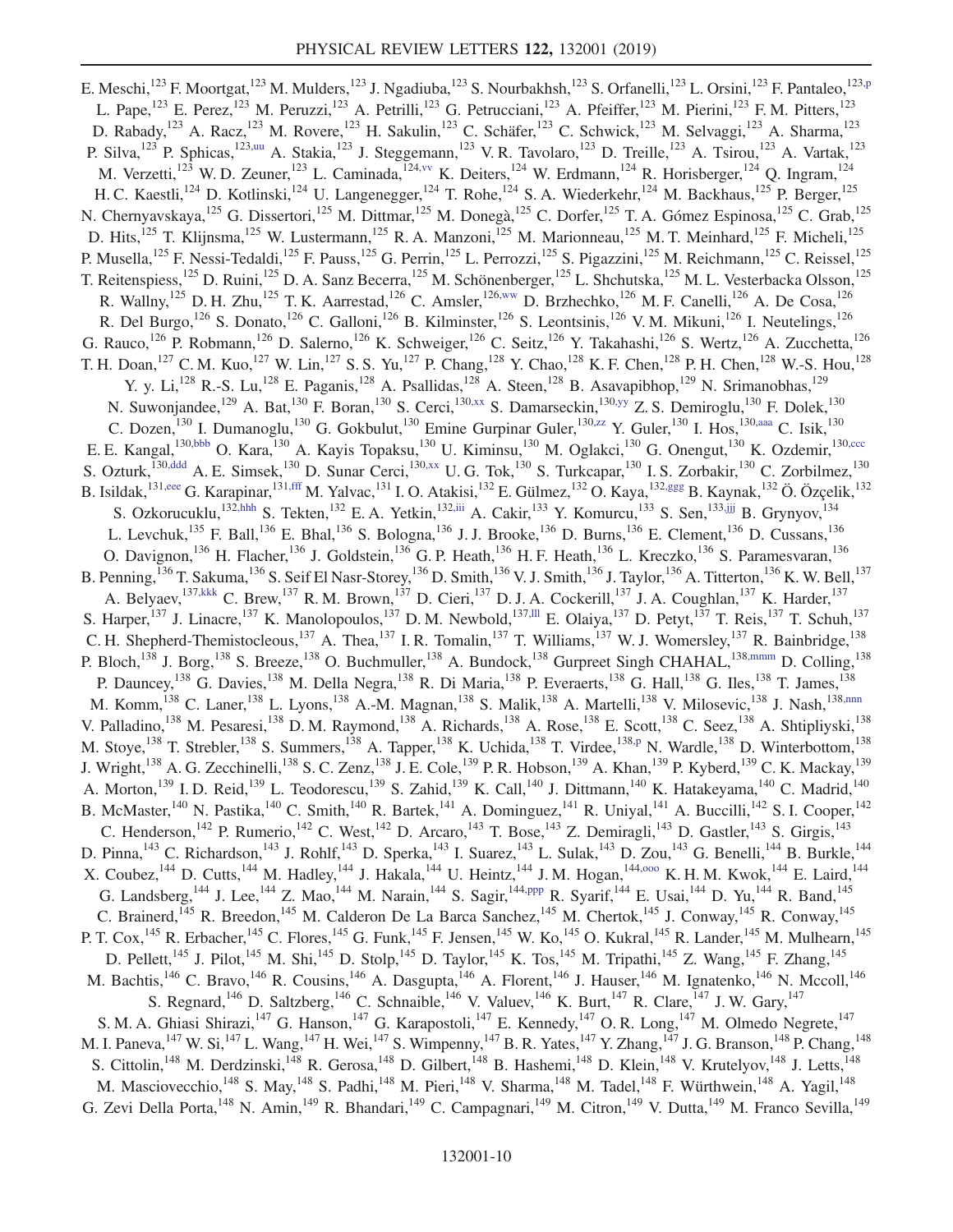<span id="page-10-2"></span><span id="page-10-1"></span><span id="page-10-0"></span>L. Gouskos, <sup>149</sup> J. Incandela, <sup>149</sup> B. Marsh, <sup>149</sup> H. Mei, <sup>149</sup> A. Ovcharova, <sup>149</sup> H. Qu, <sup>149</sup> J. Richman, <sup>149</sup> U. Sarica, <sup>149</sup> D. Stuart, <sup>149</sup> S. Wang,  $^{149}$  J. Yoo,  $^{149}$  D. Anderson,  $^{150}$  A. Bornheim,  $^{150}$  J. M. Lawhorn,  $^{150}$  N. Lu,  $^{150}$  H. B. Newman,  $^{150}$  T. Q. Nguyen,  $^{150}$ J. Pata,<sup>150</sup> M. Spiropulu,<sup>150</sup> J. R. Vlimant,<sup>150</sup> S. Xie,<sup>150</sup> Z. Zhang,<sup>150</sup> R. Y. Zhu,<sup>150</sup> M. B. Andrews,<sup>151</sup> T. Ferguson,<sup>151</sup> T. Mudholkar, <sup>151</sup> M. Paulini, <sup>151</sup> M. Sun, <sup>151</sup> I. Vorobiev, <sup>151</sup> M. Weinberg, <sup>151</sup> J. P. Cumalat, <sup>152</sup> W. T. Ford, <sup>152</sup> A. Johnson, <sup>152</sup> E. MacDonald,<sup>152</sup> T. Mulholland,<sup>152</sup> R. Patel,<sup>152</sup> A. Perloff,<sup>152</sup> K. Stenson,<sup>152</sup> K. A. Ulmer,<sup>152</sup> S. R. Wagner,<sup>152</sup> J. Alexander,<sup>153</sup> J. Chaves,<sup>153</sup> Y. Cheng,<sup>153</sup> J. Chu,<sup>153</sup> A. Datta,<sup>153</sup> A. Frankenthal,<sup>153</sup> K. Mcdermott,<sup>153</sup> N. Mirman,<sup>153</sup> J. R. Patterson,<sup>153</sup> D. Quach,<sup>153</sup> A. Rinkevicius,<sup>153</sup> A. Ryd,<sup>153</sup> S. M. Tan,<sup>153</sup> Z. Tao,<sup>153</sup> J. Thom,<sup>153</sup> P. Wittich,<sup>153</sup> M. Zientek,<sup>153</sup> S. Abdullin,<sup>154</sup> M. Albrow,<sup>154</sup> M. Alyari,<sup>154</sup> G. Apollinari,<sup>154</sup> A. Apresyan,<sup>154</sup> A. Apyan,<sup>154</sup> S. Banerjee,<sup>154</sup> L. A. T. Bauerdick,<sup>154</sup> A. Beretvas,<sup>154</sup> J. Berryhill,<sup>154</sup> P. C. Bhat,<sup>154</sup> K. Burkett,<sup>154</sup> J. N. Butler,<sup>154</sup> A. Canepa,<sup>154</sup> G. B. Cerati,<sup>154</sup> H. W. K. Cheung,<sup>154</sup> F. Chlebana,<sup>154</sup> M. Cremonesi,<sup>154</sup> J. Duarte,<sup>154</sup> V. D. Elvira,<sup>154</sup> J. Freeman,<sup>154</sup> Z. Gecse,<sup>154</sup> E. Gottschalk,<sup>154</sup> L. Gray,<sup>154</sup> D. Green,<sup>154</sup> S. Grünendahl,<sup>154</sup> O. Gutsche,<sup>154</sup> Allison Reinsvold Hall,<sup>154</sup> J. Hanlon,<sup>154</sup> R. M. Harris,<sup>154</sup> S. Hasegawa,<sup>154</sup> R. Heller,<sup>154</sup> J. Hirschauer,<sup>154</sup> Z. Hu,<sup>154</sup> B. Jayatilaka,<sup>154</sup> S. Jindariani,<sup>154</sup> M. Johnson,<sup>154</sup> U. Joshi,<sup>154</sup> B. Klima,<sup>154</sup> M. J. Kortelainen,<sup>154</sup> B. Kreis,<sup>154</sup> S. Lammel,<sup>154</sup> J. Lewis,<sup>154</sup> D. Lincoln,<sup>154</sup> R. Lipton,<sup>154</sup> M. Liu,<sup>154</sup> T. Liu,<sup>154</sup> J. Lykken,<sup>154</sup> K. Maeshima,<sup>154</sup> J. M. Marraffino,<sup>154</sup> D. Mason,<sup>154</sup> P. McBride,<sup>154</sup> P. Merkel,<sup>154</sup> S. Mrenna,<sup>154</sup> S. Nahn,<sup>154</sup> V. O'Dell,<sup>154</sup> V. Papadimitriou,<sup>154</sup> K. Pedro,<sup>154</sup> C. Pena,<sup>154</sup> G. Rakness,<sup>154</sup> F. Ravera, <sup>154</sup> L. Ristori, <sup>154</sup> B. Schneider, <sup>154</sup> E. Sexton-Kennedy, <sup>154</sup> N. Smith, <sup>154</sup> A. Soha, <sup>154</sup> W. J. Spalding, <sup>154</sup> L. Spiegel, <sup>154</sup> S. Stoynev,<sup>154</sup> J. Strait,<sup>154</sup> N. Strobbe,<sup>154</sup> L. Taylor,<sup>154</sup> S. Tkaczyk,<sup>154</sup> N. V. Tran,<sup>154</sup> L. Uplegger,<sup>154</sup> E. W. Vaandering,<sup>154</sup> C. Vernieri,<sup>154</sup> M. Verzocchi,<sup>154</sup> R. Vidal,<sup>154</sup> M. Wang,<sup>154</sup> H. A. Weber,<sup>154</sup> D. Acosta,<sup>155</sup> P. Avery,<sup>155</sup> P. Bortignon,<sup>155</sup> D. Bourilkov,<sup>155</sup> A. Brinkerhoff,<sup>155</sup> L. Cadamuro,<sup>155</sup> A. Carnes,<sup>155</sup> V. Cherepanov,<sup>155</sup> D. Curry,<sup>155</sup> F. Errico,<sup>155</sup> R. D. Field,<sup>155</sup> S. V. Gleyzer,<sup>155</sup> B. M. Joshi,<sup>155</sup> M. Kim,<sup>155</sup> J. Konigsberg,<sup>155</sup> A. Korytov,<sup>155</sup> K. H. Lo,<sup>155</sup> P. Ma,<sup>155</sup> K. Matchev,<sup>155</sup> N. Menendez,<sup>155</sup> G. Mitselmakher,<sup>155</sup> D. Rosenzweig,<sup>155</sup> K. Shi,<sup>155</sup> J. Wang,<sup>155</sup> S. Wang,<sup>155</sup> X. Zuo,<sup>155</sup> Y. R. Joshi,<sup>156</sup> S. Linn,<sup>156</sup> T. Adams,<sup>157</sup> A. Askew,<sup>157</sup> S. Hagopian,<sup>157</sup> V. Hagopian,<sup>157</sup> K. F. Johnson,<sup>157</sup> T. Kolberg,<sup>157</sup> G. Martinez,<sup>157</sup> H. Prosper,<sup>157</sup> C. Schiber,<sup>157</sup> R. Yohay,<sup>157</sup> M. M. Baarmand,<sup>158</sup> V. Bhopatkar,<sup>158</sup> M. Hohlmann,<sup>158</sup> D. Noonan,<sup>158</sup> M. Rahmani,<sup>158</sup> M. Saunders,<sup>158</sup> F. Yumiceva,<sup>158</sup> M. R. Adams,<sup>159</sup> L. Apanasevich,<sup>159</sup> D. Berry,<sup>159</sup> R. R. Betts,<sup>159</sup> R. Cavanaugh,<sup>159</sup> X. Chen,<sup>159</sup> S. Dittmer,<sup>159</sup> O. Evdokimov,<sup>159</sup> C. E. Gerber,<sup>159</sup> D. A. Hangal,<sup>159</sup> D. J. Hofman,<sup>159</sup> K. Jung,<sup>159</sup> C. Mills,<sup>159</sup> T. Roy,<sup>159</sup> M. B. Tonjes,<sup>159</sup> N. Varelas,<sup>159</sup> H. Wang,<sup>159</sup> X. Wang,<sup>159</sup> Z. Wu,<sup>159</sup> J. Zhang,<sup>159</sup> M. Alhusseini,<sup>160</sup> B. Bilki,<sup>16[0,zz](#page-15-49)</sup> W. Clarida,<sup>160</sup> K. Dilsiz,<sup>16[0,qqq](#page-16-15)</sup> S. Durgut,<sup>160</sup> R. P. Gandrajula,<sup>160</sup> M. Haytmyradov,<sup>160</sup> V. Khristenko,<sup>160</sup> O. K. Köseyan,<sup>160</sup> J.-P. Merlo,<sup>160</sup> A. Mestvirishvili,<sup>160</sup> A. Moeller,<sup>160</sup> J. Nachtman,<sup>160</sup> H. Ogul,<sup>160[,rrr](#page-16-16)</sup> Y. Onel,<sup>160</sup> F. Ozok,<sup>16[0,sss](#page-16-17)</sup> A. Penzo,<sup>160</sup> C. Snyder,<sup>160</sup> E. Tiras,<sup>160</sup> J. Wetzel,<sup>160</sup> B. Blumenfeld,<sup>161</sup> A. Cocoros,<sup>161</sup> N. Eminizer,<sup>161</sup> D. Fehling,<sup>161</sup> L. Feng,<sup>161</sup> A. V. Gritsan,<sup>161</sup> W. T. Hung,<sup>161</sup> P. Maksimovic,<sup>161</sup> J. Roskes,<sup>161</sup> M. Swartz,<sup>161</sup> M. Xiao, <sup>161</sup> C. Baldenegro Barrera, <sup>162</sup> P. Baringer, <sup>162</sup> A. Bean, <sup>162</sup> S. Boren, <sup>162</sup> J. Bowen, <sup>162</sup> A. Bylinkin, <sup>162</sup> T. Isidori, <sup>162</sup> S. Khalil,<sup>162</sup> J. King,<sup>162</sup> A. Kropivnitskaya,<sup>162</sup> D. Majumder,<sup>162</sup> W. Mcbrayer,<sup>162</sup> N. Minafra,<sup>162</sup> M. Murray,<sup>162</sup> C. Rogan,<sup>162</sup> C. Royon,<sup>162</sup> S. Sanders,<sup>162</sup> E. Schmitz,<sup>162</sup> J. D. Tapia Takaki,<sup>162</sup> Q. Wang,<sup>162</sup> J. Williams,<sup>162</sup> S. Duric,<sup>163</sup> A. Ivanov,<sup>163</sup> K. Kaadze,<sup>163</sup> D. Kim,<sup>163</sup> Y. Maravin,<sup>163</sup> D. R. Mendis,<sup>163</sup> T. Mitchell,<sup>163</sup> A. Mohammadi,<sup>163</sup> F. Rebassoo,<sup>164</sup> D. Wright,<sup>164</sup> A. Baden,<sup>165</sup> O. Baron,<sup>165</sup> A. Belloni,<sup>165</sup> S. C. Eno,<sup>165</sup> Y. Feng,<sup>165</sup> C. Ferraioli,<sup>165</sup> N. J. Hadley,<sup>165</sup> S. Jabeen,<sup>165</sup> G. Y. Jeng,<sup>165</sup> R. G. Kellogg,<sup>165</sup> J. Kunkle,<sup>165</sup> A. C. Mignerey,<sup>165</sup> S. Nabili,<sup>165</sup> F. Ricci-Tam,<sup>165</sup> M. Seidel,<sup>165</sup> Y. H. Shin,<sup>165</sup> A. Skuja,<sup>165</sup> S. C. Tonwar, <sup>165</sup> K. Wong, <sup>165</sup> D. Abercrombie, <sup>166</sup> B. Allen, <sup>166</sup> A. Baty, <sup>166</sup> R. Bi, <sup>166</sup> S. Brandt, <sup>166</sup> W. Busza, <sup>166</sup> I. A. Cali, <sup>166</sup> M. D'Alfonso,<sup>166</sup> G. Gomez Ceballos,<sup>166</sup> M. Goncharov,<sup>166</sup> P. Harris,<sup>166</sup> D. Hsu,<sup>166</sup> M. Hu,<sup>166</sup> M. Klute,<sup>166</sup> D. Kovalskyi,<sup>166</sup> Y.-J. Lee,<sup>166</sup> P. D. Luckey,<sup>166</sup> B. Maier,<sup>166</sup> A. C. Marini,<sup>166</sup> C. Mcginn,<sup>166</sup> C. Mironov,<sup>166</sup> S. Narayanan,<sup>166</sup> X. Niu,<sup>166</sup> C. Paus,<sup>166</sup> D. Rankin,<sup>166</sup> C. Roland,<sup>166</sup> G. Roland,<sup>166</sup> Z. Shi,<sup>166</sup> G. S. F. Stephans,<sup>166</sup> K. Sumorok,<sup>166</sup> K. Tatar,<sup>166</sup> D. Velicanu,<sup>166</sup> J. Wang,<sup>166</sup> T.W. Wang,<sup>166</sup> B. Wyslouch,<sup>166</sup> A.C. Benvenuti,<sup>16[7,a](#page-15-0)</sup> R.M. Chatterjee,<sup>167</sup> A. Evans,<sup>167</sup> P. Hansen,<sup>167</sup> J. Hiltbrand,<sup>167</sup> S. Kalafut,<sup>167</sup> Y. Kubota,<sup>167</sup> Z. Lesko,<sup>167</sup> J. Mans,<sup>167</sup> R. Rusack,<sup>167</sup> M. A. Wadud,<sup>167</sup> J. G. Acosta,<sup>168</sup> S. Oliveros,<sup>168</sup> E. Avdeeva,<sup>169</sup> K. Bloom,<sup>169</sup> D. R. Claes,<sup>169</sup> C. Fangmeier,<sup>169</sup> L. Finco,<sup>169</sup> F. Golf,<sup>169</sup> R. Gonzalez Suarez,<sup>169</sup> R. Kamalieddin,<sup>169</sup> I. Kravchenko,<sup>169</sup> J. E. Siado,<sup>169</sup> G. R. Snow,<sup>169</sup> B. Stieger,<sup>169</sup> A. Godshalk,<sup>170</sup> C. Harrington,<sup>170</sup> I. Iashvili,<sup>170</sup> A. Kharchilava,<sup>170</sup> C. Mclean,<sup>170</sup> D. Nguyen,<sup>170</sup> A. Parker,<sup>170</sup> S. Rappoccio,<sup>170</sup> B. Roozbahani,<sup>170</sup> G. Alverson,<sup>171</sup> E. Barberis,<sup>171</sup> C. Freer,<sup>171</sup> Y. Haddad,<sup>171</sup> A. Hortiangtham,<sup>171</sup> G. Madigan,<sup>171</sup> D. M. Morse,<sup>171</sup> T. Orimoto,<sup>171</sup> L. Skinnari,<sup>171</sup> A. Tishelman-Charny,<sup>171</sup> T. Wamorkar,<sup>171</sup> B. Wang,<sup>171</sup> A. Wisecarver,<sup>171</sup> D. Wood,<sup>171</sup> J. Bueghly,<sup>172</sup> T. Gunter,<sup>172</sup> K. A. Hahn,<sup>172</sup> M. H. Schmitt,<sup>172</sup> K. Sung,<sup>172</sup> M. Trovato,<sup>172</sup> M. Velasco,<sup>172</sup> R. Bucci,<sup>173</sup> N. Dev,<sup>173</sup> R. Goldouzian,<sup>173</sup> M. Hildreth,<sup>173</sup> K. Hurtado Anampa,<sup>173</sup> C. Jessop,<sup>173</sup> D. J. Karmgard,<sup>173</sup>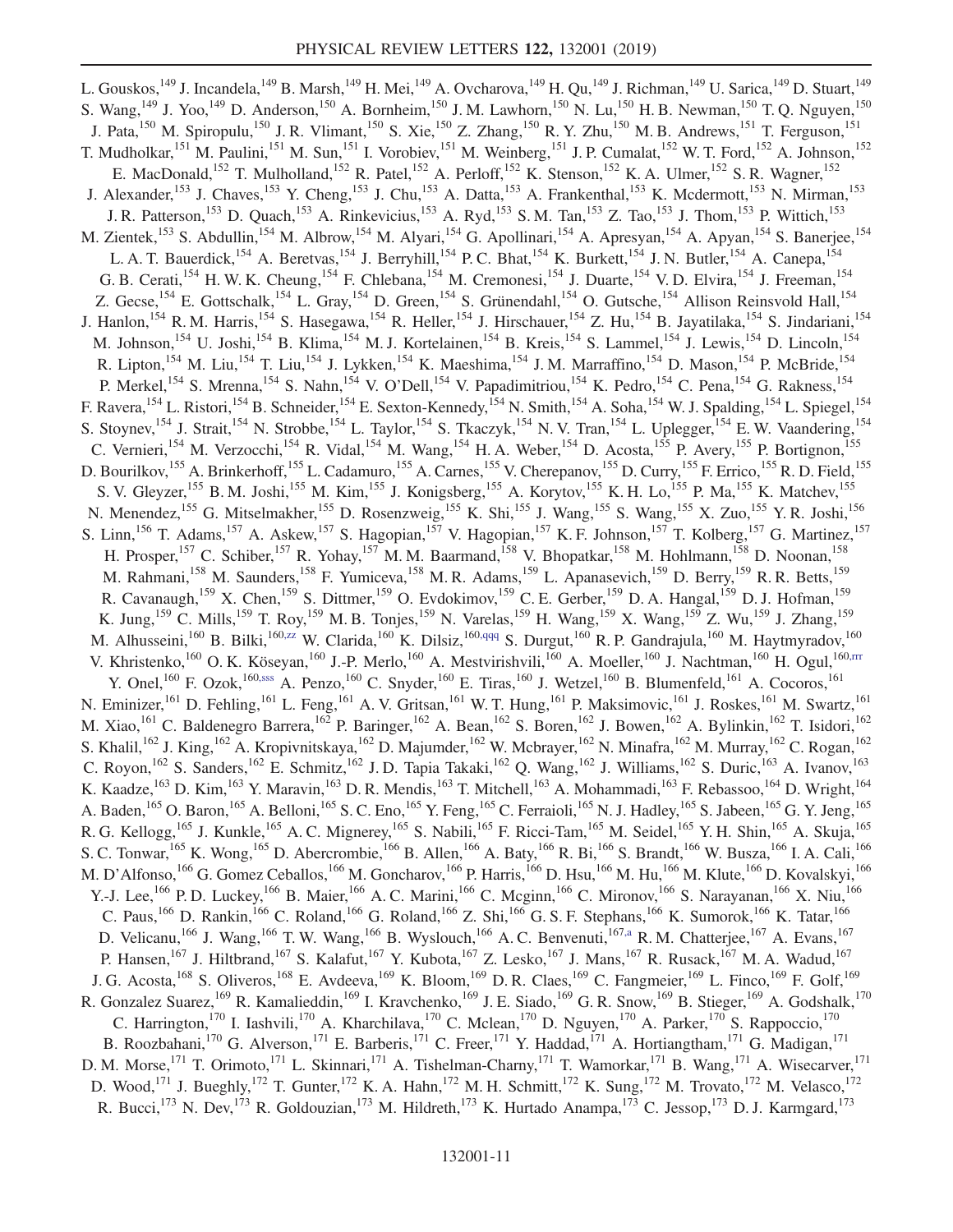<span id="page-11-1"></span><span id="page-11-0"></span>K. Lannon,<sup>173</sup> W. Li,<sup>173</sup> N. Loukas,<sup>173</sup> N. Marinelli,<sup>173</sup> I. Mcalister,<sup>173</sup> F. Meng,<sup>173</sup> C. Mueller,<sup>173</sup> Y. Musienko,<sup>173[,kk](#page-15-34)</sup> M. Planer,<sup>173</sup> R. Ruchti,<sup>173</sup> P. Siddireddy,<sup>173</sup> G. Smith,<sup>173</sup> S. Taroni,<sup>173</sup> M. Wayne,<sup>173</sup> A. Wightman,<sup>173</sup> M. Wolf,<sup>173</sup> A. Woodard,<sup>173</sup> J. Alimena,<sup>174</sup> B. Bylsma,<sup>174</sup> L. S. Durkin,<sup>174</sup> S. Flowers,<sup>174</sup> B. Francis,<sup>174</sup> C. Hill,<sup>174</sup> W. Ji,<sup>174</sup> A. Lefeld,<sup>174</sup> T. Y. Ling,<sup>174</sup> B. L. Winer,<sup>174</sup> S. Cooperstein,<sup>175</sup> G. Dezoort,<sup>175</sup> P. Elmer,<sup>175</sup> N. Haubrich,<sup>175</sup> S. Higginbotham,<sup>175</sup> A. Kalogeropoulos,<sup>175</sup> S. Kwan,<sup>175</sup> D. Lange,<sup>175</sup> M. T. Lucchini,<sup>175</sup> J. Luo,<sup>175</sup> D. Marlow,<sup>175</sup> K. Mei,<sup>175</sup> I. Ojalvo,<sup>175</sup> J. Olsen,<sup>175</sup> C. Palmer,<sup>175</sup> P. Piroué,<sup>175</sup> J. Salfeld-Nebgen,<sup>175</sup> D. Stickland,<sup>175</sup> C. Tully,<sup>175</sup> Z. Wang,<sup>175</sup> S. Malik,<sup>176</sup> S. Norberg,<sup>176</sup> A. Barker,<sup>177</sup> V. E. Barnes,<sup>177</sup> S. Das,<sup>177</sup> L. Gutay,<sup>177</sup> M. Jones,<sup>177</sup> A. W. Jung,<sup>177</sup> A. Khatiwada,<sup>177</sup> B. Mahakud,<sup>177</sup> D. H. Miller,<sup>177</sup> G. Negro,<sup>177</sup> N. Neumeister,<sup>177</sup> C. C. Peng,<sup>177</sup> S. Piperov,<sup>177</sup> H. Qiu,<sup>177</sup> J. F. Schulte,<sup>177</sup> J. Sun,<sup>177</sup> F. Wang,<sup>177</sup> R. Xiao,<sup>177</sup> W. Xie,<sup>177</sup> T. Cheng,<sup>178</sup> J. Dolen,<sup>178</sup> N. Parashar,<sup>178</sup> K. M. Ecklund,<sup>179</sup> S. Freed,<sup>179</sup> F. J. M. Geurts,<sup>179</sup> M. Kilpatrick,<sup>179</sup> Arun Kumar,<sup>179</sup> W. Li,<sup>179</sup> B. P. Padley,<sup>179</sup> R. Redjimi,<sup>179</sup> J. Roberts,<sup>179</sup> J. Rorie,<sup>179</sup> W. Shi,<sup>179</sup> A. G. Stahl Leiton,<sup>179</sup> Z. Tu,<sup>179</sup> A. Zhang,<sup>179</sup> A. Bodek,<sup>180</sup> P. de Barbaro,<sup>180</sup> R. Demina,<sup>180</sup> Y. t. Duh,<sup>180</sup> J. L. Dulemba, <sup>180</sup> C. Fallon, <sup>180</sup> T. Ferbel, <sup>180</sup> M. Galanti, <sup>180</sup> A. Garcia-Bellido, <sup>180</sup> J. Han, <sup>180</sup> O. Hindrichs, <sup>180</sup> A. Khukhunaishvili,<sup>180</sup> E. Ranken,<sup>180</sup> P. Tan,<sup>180</sup> R. Taus,<sup>180</sup> B. Chiarito,<sup>181</sup> J. P. Chou,<sup>181</sup> Y. Gershtein,<sup>181</sup> E. Halkiadakis,<sup>181</sup> A. Hart,<sup>181</sup> M. Heindl,<sup>181</sup> E. Hughes,<sup>181</sup> S. Kaplan,<sup>181</sup> S. Kyriacou,<sup>181</sup> I. Laflotte,<sup>181</sup> A. Lath,<sup>181</sup> R. Montalvo,<sup>181</sup> K. Nash,<sup>181</sup> M. Osherson,<sup>181</sup> H. Saka,<sup>181</sup> S. Salur,<sup>181</sup> S. Schnetzer,<sup>181</sup> D. Sheffield,<sup>181</sup> S. Somalwar,<sup>181</sup> R. Stone,<sup>181</sup> S. Thomas,<sup>181</sup> P. Thomassen,<sup>181</sup> H. Acharya,<sup>182</sup> A. G. Delannoy,<sup>182</sup> J. Heideman,<sup>182</sup> G. Riley,<sup>182</sup> S. Spanier,<sup>182</sup> O. Bouhali,<sup>183[,ttt](#page-16-18)</sup> A. Celik,<sup>183</sup> M. Dalchenko,<sup>183</sup> M. De Mattia,<sup>183</sup> A. Delgado,<sup>183</sup> S. Dildick,<sup>183</sup> R. Eusebi,<sup>183</sup> J. Gilmore,<sup>183</sup> T. Huang,<sup>183</sup> T. Kamon,<sup>183[,uuu](#page-16-19)</sup> S. Luo,<sup>183</sup> D. Marley,<sup>183</sup> R. Mueller,<sup>183</sup> D. Overton,<sup>183</sup> L. Perniè,<sup>183</sup> D. Rathjens,<sup>183</sup> A. Safonov,<sup>183</sup> N. Akchurin,<sup>184</sup> J. Damgov,<sup>184</sup> F. De Guio,<sup>184</sup> S. Kunori,<sup>184</sup> K. Lamichhane,<sup>184</sup> S. W. Lee,<sup>184</sup> T. Mengke,<sup>184</sup> S. Muthumuni,<sup>184</sup> T. Peltola,<sup>184</sup> S. Undleeb,<sup>184</sup> I. Volobouev,<sup>184</sup> Z. Wang,<sup>184</sup> A. Whitbeck,<sup>184</sup> S. Greene,<sup>185</sup> A. Gurrola,<sup>185</sup> R. Janjam,<sup>185</sup> W. Johns,<sup>185</sup> C. Maguire,<sup>185</sup> H. Ni,<sup>185</sup> F. Romeo,<sup>185</sup> P. Sheldon,<sup>185</sup> S. Tuo,<sup>185</sup> J. Velkovska,<sup>185</sup> M. Verweij,<sup>185</sup> M. W. Arenton,<sup>186</sup> P. Barria, <sup>186</sup> B. Cox, <sup>186</sup> G. Cummings, <sup>186</sup> R. Hirosky, <sup>186</sup> M. Joyce, <sup>186</sup> A. Ledovskoy, <sup>186</sup> C. Neu, <sup>186</sup> B. Tannenwald, <sup>186</sup> Y. Wang, <sup>186</sup> E. Wolfe, <sup>186</sup> F. Xia, <sup>186</sup> R. Harr, <sup>187</sup> P. E. Karchin, <sup>187</sup> N. Poudyal, <sup>187</sup> J. Sturdy, <sup>187</sup> P. Thapa, <sup>187</sup> S. Zaleski, <sup>187</sup> J. Buchanan,<sup>188</sup> C. Caillol,<sup>188</sup> D. Carlsmith,<sup>188</sup> S. Dasu,<sup>188</sup> I. De Bruyn,<sup>188</sup> L. Dodd,<sup>188</sup> B. Gomber,<sup>188[,vvv](#page-16-20)</sup> M. Grothe,<sup>188</sup> M. Herndon,<sup>188</sup> A. Hervé,<sup>188</sup> U. Hussain,<sup>188</sup> P. Klabbers,<sup>188</sup> A. Lanaro,<sup>188</sup> K. Long,<sup>188</sup> R. Loveless,<sup>188</sup> T. Ruggles,<sup>188</sup> A. Savin,<sup>188</sup> V. Sharma,<sup>188</sup> W. H. Smith,<sup>188</sup> and N. Woods<sup>188</sup>

(CMS Collaboration)

<span id="page-11-2"></span><sup>1</sup>Yerevan Physics Institute, Yerevan, Armenia

2 Institut für Hochenergiephysik, Wien, Austria

3 Institute for Nuclear Problems, Minsk, Belarus

<sup>4</sup>Universiteit Antwerpen, Antwerpen, Belgium

<sup>5</sup>Vrije Universiteit Brussel, Brussel, Belgium<br><sup>6</sup>Université Libre de Bruxelles, Bruxelles, Belgium  ${}^{6}$ Université Libre de Bruxelles, Bruxelles, Belgium

 $^7$ Ghent University, Ghent, Belgium

<sup>8</sup>Université Catholique de Louvain, Louvain-la-Neuve, Belgium<br><sup>9</sup>Centro Brasileiro de Pesquisas Fisicas, Rio de Janeiro, Brazil

<sup>10</sup>Universidade do Estado do Rio de Janeiro, Rio de Janeiro, Brazil<br><sup>11a</sup>Universidade Estadual Paulista, São Paulo, Brazil<br><sup>11b</sup>Universidade Federal do ABC, São Paulo, Brazil<br><sup>12</sup>Institute for Nuclear Research and Nuclea

<sup>15</sup>Institute of High Energy Physics, Beijing, China<br><sup>16</sup>State Key Laboratory of Nuclear Physics and Technology, Peking University, Beijing, China<br><sup>17</sup>Tsinghua University, Beijing, China<br><sup>18</sup>Universidad de Los Andes, Bogo

 $^{23}$ University of Cyprus, Nicosia, Cyprus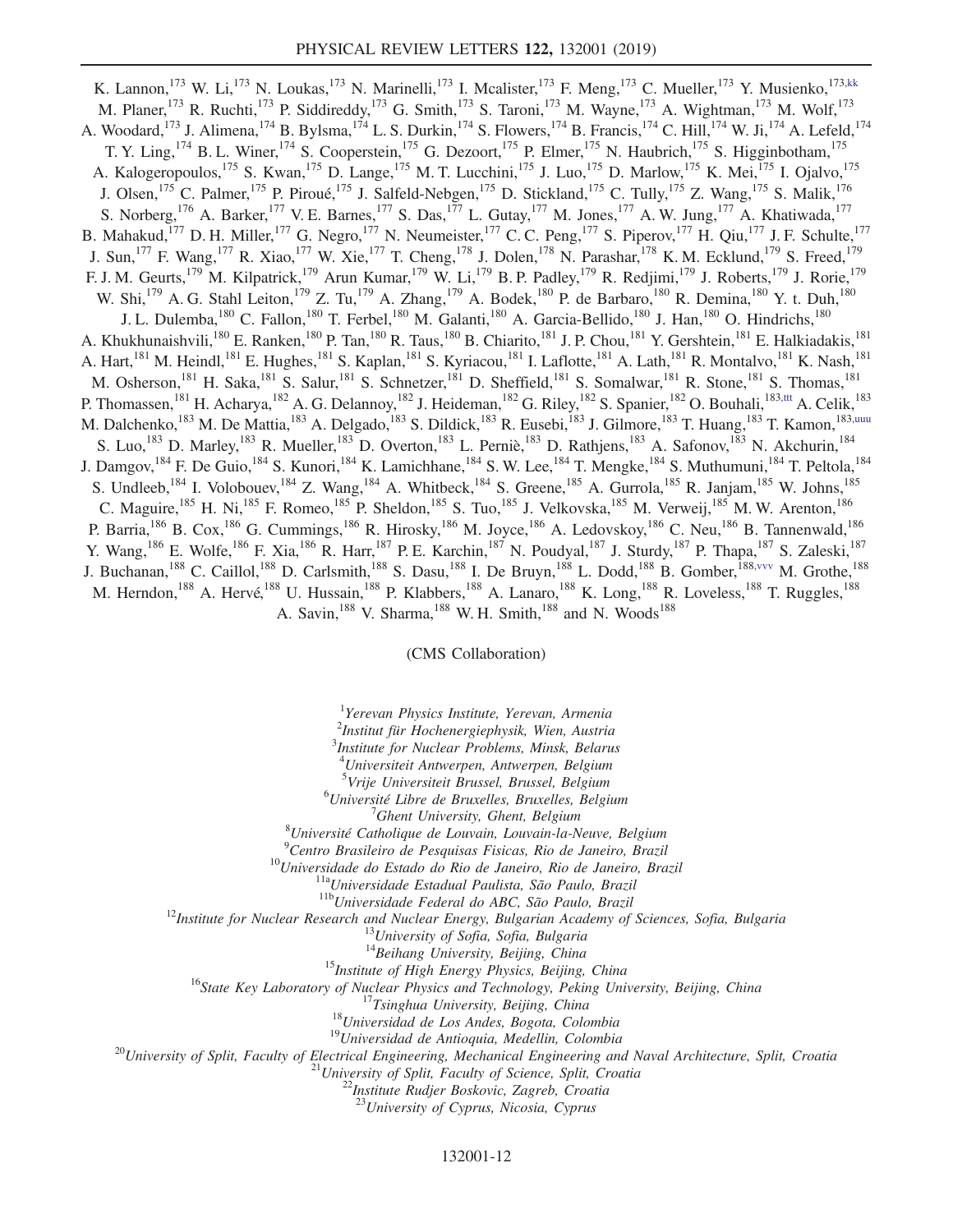## PHYSICAL REVIEW LETTERS 122, 132001 (2019)

<sup>24</sup>Charles University, Prague, Czech Republic<br><sup>25</sup>Escuela Politecnica Nacional, Quito, Ecuador<br><sup>26</sup>Universidad San Francisco de Quito, Quito, Ecuador<br><sup>27</sup>Academy of Scientific Research and Technology of the Arab Republic <sup>28</sup>National Institute of Chemical Physics and Biophysics, Tallinn, Estonia<br><sup>29</sup>Department of Physics, University of Helsinki, Helsinki, Finland<br><sup>30</sup>Helsinki Institute of Physics, Helsinki, Finland<br><sup>31</sup>Lappeenranta Univers <sup>33</sup>Laboratoire Leprince-Ringuet, Ecole polytechnique, CNRS/IN2P3, Université Paris-Saclay, Palaiseau, France<br><sup>34</sup>Université de Strasbourg, CNRS, IPHC UMR 7178, Strasbourg, France<br><sup>35</sup>Centre de Calcul de l'Institut Nation <sup>41</sup>RWTH Aachen University, III. Physikalisches Institut B, Aachen, Germany<br><sup>42</sup> Deutsches Elektronen-Synchrotron, Hamburg, Germany<br><sup>43</sup> University of Hamburg, Hamburg, Germany<br><sup>43</sup> University of Hamburg, Hamburg, Germany <sup>55</sup>Panjab University, Chandigarh, India<br><sup>56</sup>University of Delhi, Delhi, India<br><sup>57</sup>Saha Institute of Nuclear Physics, HBNI, Kolkata, India <sup>8</sup>Indian Institute of Technology Madras, Madras, India<br><sup>59</sup>Bhabha Atomic Research Centre, Mumbai, India <sup>60</sup>Tata Institute of Fundamental Research-A, Mumbai, India  $6^{1}$ Tata Institute of Fundamental Research-B, Mumbai, India  $^{62}$ Indian Institute of Science Education and Research (IISER), Pune, India <sup>63</sup>Institute for Research in Fundamental Sciences (IPM), Tehran, Iran <sup>64</sup>University College Dublin, Dublin, Ireland <sup>65a</sup>INFN Sezione di Bari, Bari, Italy <sup>65b</sup>Università di Bari, Bari, Italy  $65c$ Politecnico di Bari, Bari, Italy<br> $66a$ INFN Sezione di Bologna, Bologna, Italy<br> $66b$ Università di Bologna, Bologna, Italy  $^{67a}$ INFN Sezione di Catania, Catania, Italy  $^{67b}$ Università di Catania, Catania, Italy <sup>68a</sup>INFN Sezione di Firenze, Firenze, Italy <sup>68b</sup>Università di Firenze, Firenze, Italy <sup>69</sup>INFN Laboratori Nazionali di Frascati, Frascati, Italy<br><sup>70a</sup>INFN Sezione di Genova, Genova, Italy<br><sup>70b</sup>Università di Genova, Genova, Italy <sup>71a</sup>INFN Sezione di Milano-Bicocca, Milano, Italy  $^{71b}$ Università di Milano-Bicocca, Milano, Italy <sup>72a</sup>INFN Sezione di Napoli, Napoli, Italy<br><sup>72b</sup>Università di Napoli 'Federico II', Napoli, Italy<br><sup>72c</sup>Università della Basilicata, Potenza, Italy<br><sup>72d</sup>Università G. Marconi, Roma, Italy, Napoli, Italy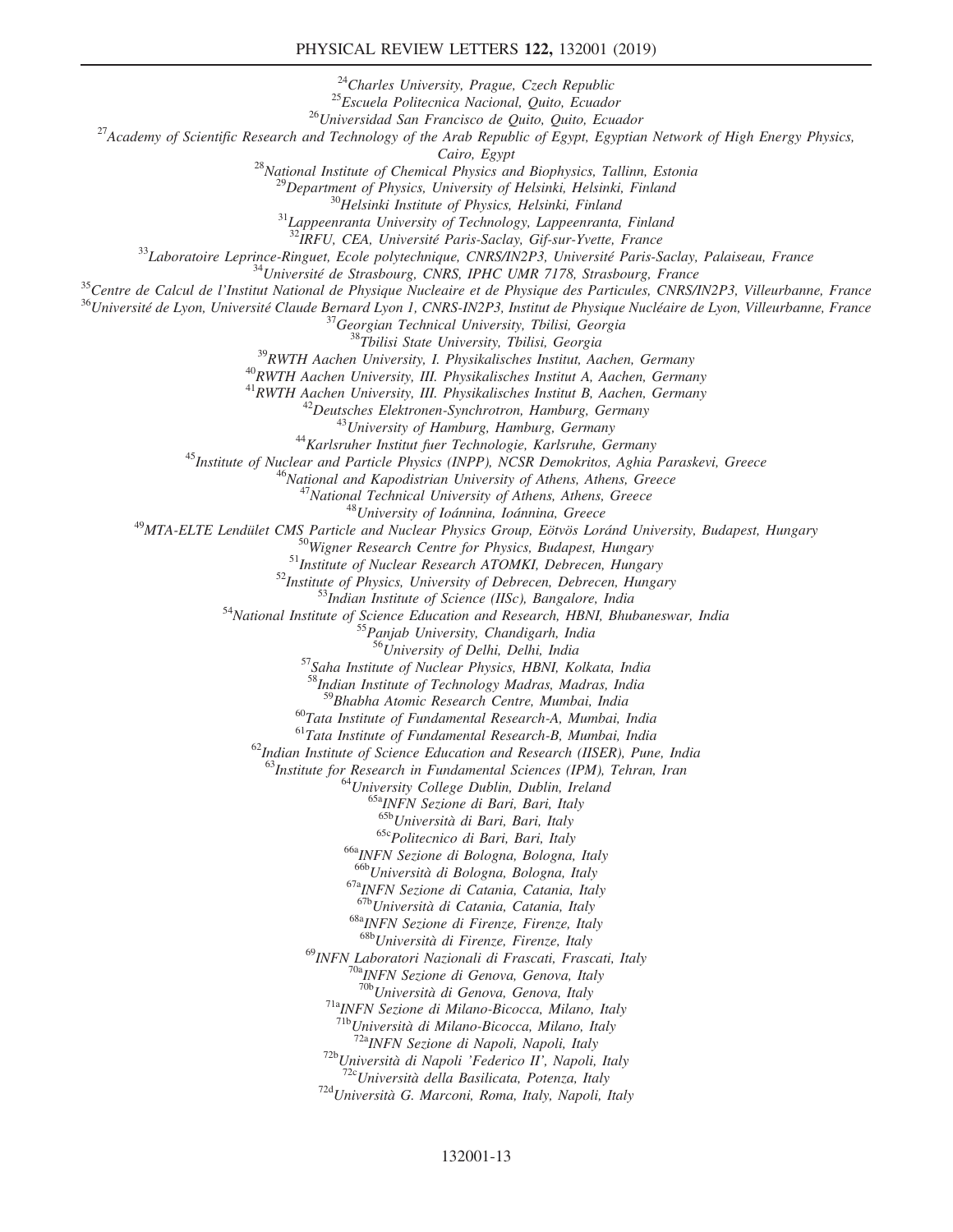<sup>73a</sup>INFN Sezione di Padova, Padova, Italy<br><sup>73b</sup>Università di Padova, Padova, Italy <sup>73c</sup>Università di Trento, Trento, Italy <sup>74a</sup>INFN Sezione di Pavia, Padova, Italy <sup>74b</sup>Università di Pavia, Padova, Italy <sup>75a</sup>INFN Sezione di Perugia, Perugia, Italy<br><sup>75b</sup>Università di Perugia, Perugia, Italy <sup>76a</sup>INFN Sezione di Pisa, Pisa, Italy <sup>76b</sup>Università di Pisa, Pisa, Italy <sup>76c</sup>Scuola Normale Superiore di Pisa, Pisa, Italy<br><sup>77a</sup>INFN Sezione di Roma, Rome, Italy<br><sup>77b</sup>Sapienza Università di Roma, Rome, Italy <sup>78a</sup>INFN Sezione di Torino, Torino, Italy <sup>78b</sup>Università di Torino, Torino, Italy <sup>78</sup>CUniversità del Piemonte Orientale, Novara, Italy<br><sup>79a</sup>INFN Sezione di Trieste, Trieste, Italy<br><sup>79b</sup>Università di Trieste, Trieste, Italy <sup>80</sup>Kyungpook National University, Daegu, Korea <sup>81</sup>Chonnam National University, Institute for Universe and Elementary Particles, Kwangju, Korea  $\frac{^{81}H}{^{81}K$ orea University, Seoul, Korea 82Hanyang University, Seoul, K <sup>84</sup>Kyung Hee University, Department of Physics, Seoul, Korea<br><sup>85</sup>Sejong University, Seoul, Korea <sup>86</sup>Seoul National University, Seoul, Korea <sup>87</sup>University of Seoul, Seoul, Korea 88 Sungkyunkwan University, Suwon, Korea <sup>89</sup>Riga Technical University, Riga, Latvia<br><sup>90</sup>Vilnius University, Vilnius, Lithuania <sup>91</sup>National Centre for Particle Physics, Universiti Malaya, Kuala Lumpur, Malaysia<br><sup>92</sup>Universidad de Sonora (UNISON), Hermosillo, Mexico<br><sup>93</sup>Centro de Investigacion y de Estudios Avanzados del IPN, Mexico City, Mexico<br><sup></sup> <sup>95</sup> Benemerita Universidad Autonoma de Puebla, Puebla, Mexico <sup>96</sup>Universidad Autónoma de San Luis Potosí, San Luis Potosí, Mexico<br><sup>97</sup>University of Montenegro, Podgorica, Montenegro<br><sup>98</sup>University of Auckland, Auckland, New Zealand <sup>99</sup>University of Canterbury, Christchurch, New Zealand<br><sup>100</sup>National Centre for Physics, Quaid-I-Azam University, Islamabad, Pakistan<br><sup>101</sup>National Centre for Nuclear Research, Swierk, Poland<br><sup>102</sup>Institute of Experiment <sup>104</sup>Joint Institute for Nuclear Research, Dubna, Russia<br><sup>105</sup>Petersburg Nuclear Physics Institute, Gatchina (St. Petersburg), Russia<br><sup>105</sup>Institute for Theoretical and Experimental Physics, Moscow, Russia<br><sup>107</sup>Institute  $\begin{array}{r} \n ^{109}\text{National Research Nuclear University 'Moscow Engineering Physics Institute' (MEPhI), Moscow, Russia \\ \n ^{110}P.N. Lebedev Physics, Lomonosov, Russia \\ \n ^{111}\text{Skobeltsyn Institute of Nuclear Physics, Lomonosov, Moscow, Russia \\ \n ^{112}\text{Novosibirsk State University (NSU), Novosibirsk, Russia \\ \n ^{113}\text{Institute for High Energy Physics of National Research Centre 'Kurchcutov Institute', Protvino, Russia \\ \n ^{114}\text{National Research Tomsk Polytechnic University, Tomsk, Russia \\ \n ^{115}\text{Tomsk State University, Tomsk, Russia \\ \n ^{116}\text{University of Belgrade, Faculty of Physics and Vi$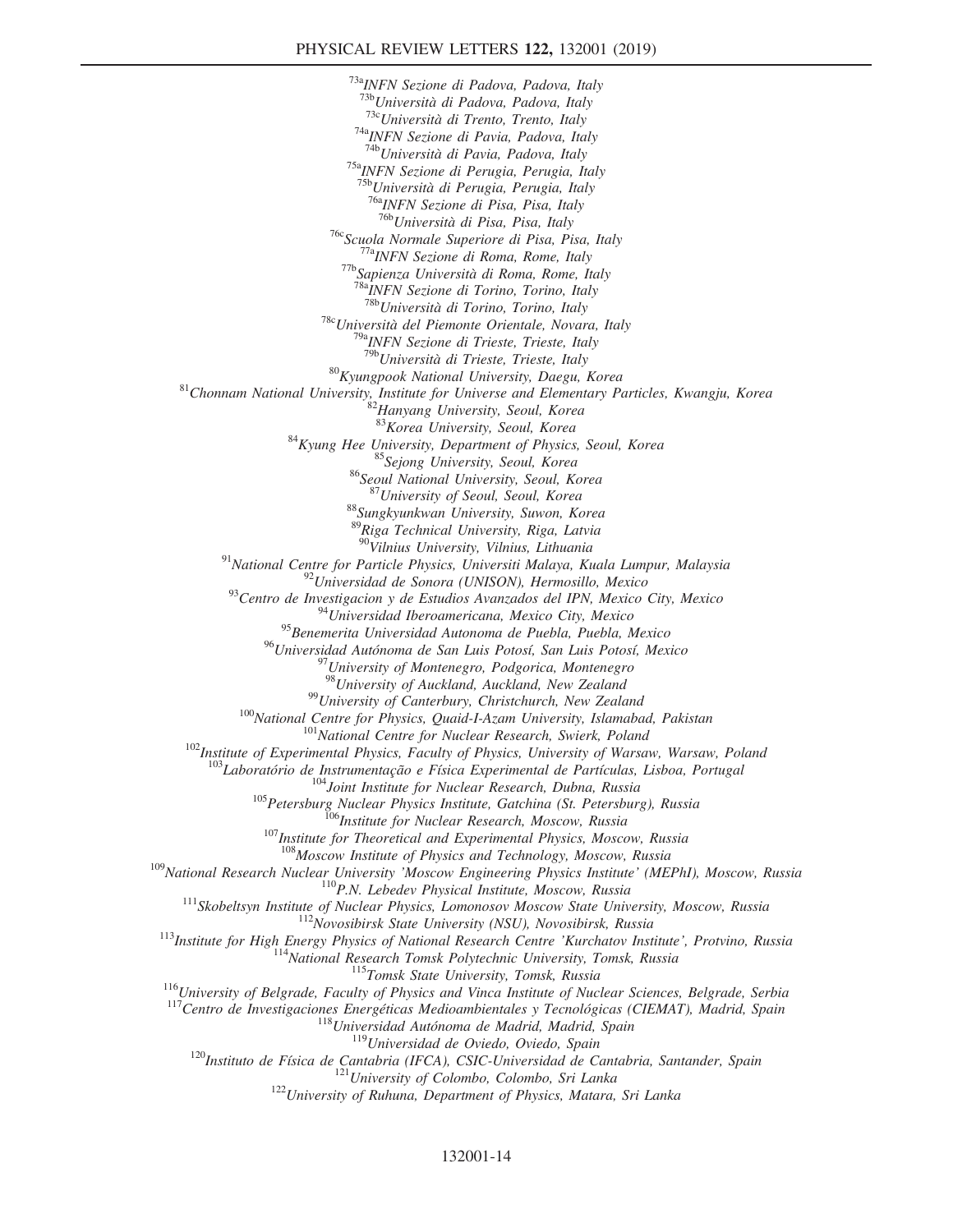<sup>123</sup>CERN, European Organization for Nuclear Research, Geneva, Switzerland<br><sup>124</sup>Paul Scherrer Institut, Villigen, Switzerland<br><sup>125</sup>CTH Zurich—Institute for Particle Physics and Astrophysics (IPA), Zurich, Switzerland<br><sup>126</sup> <sup>131</sup>Middle East Technical University, Physics Department, Ankara, Turkey<br><sup>132</sup>Bogazici University, Istanbul, Turkey<br><sup>133</sup>Istanbul Technical University, Istanbul, Turkey<br><sup>134</sup>Institute for Scintillation Materials of Nation <sup>135</sup>National Scientific Center, Kharkov Institute of Physics and Technology, Kharkov, Ukraine<br><sup>136</sup>University of Bristol, Bristol, United Kingdom<br><sup>137</sup>Rutherford Appleton Laboratory, Didcot, United Kingdom<br><sup>138</sup>Imperial <sup>144</sup>Brown University, Providence, Rhode Island, USA<br><sup>145</sup>University of California, Davis, Davis, California, USA<br><sup>146</sup>University of California, Los Angeles, California, USA<br><sup>147</sup>University of California, Riverside, River <sup>151</sup>Carnegie Mellon University, Pittsburgh, Pennsylvania, USA<br><sup>152</sup>University of Colorado Boulder, Boulder, Colorado, USA  $153$ Fermi National Accelerator Laboratory, Batavia, Illinois, USA<br>  $154$  Fermi National Accelerator Laboratory, Batavia, Illinois, USA<br>  $155$  University of Florida, Gainesville, Florida, USA<br>  $156$  Florida International <sup>158</sup>Florida Institute of Technology, Melbourne, Florida, USA <sup>159</sup>University of Illinois at Chicago (UIC), Chicago, Illinois, USA<br><sup>160</sup>The University of Iowa, Iowa City, Iowa, USA<br><sup>161</sup>Johns Hopkins University, Baltimore, Maryland, USA<br><sup>162</sup>The University of Kansas, Lawrence, Kansa <sup>163</sup> Kansas State University, Manhattan, Kansas, USA<br><sup>164</sup> Lawrence Livermore National Laboratory, Livermore, California, USA<br><sup>165</sup> University of Maryland, College Park, Maryland, USA<br><sup>166</sup> Massachusetts Institute of Tec 168<br>University of Mississippi, Oxford, Mississippi, USA<br><sup>169</sup>University of Nebraska-Lincoln, Lincoln, Nebraska, USA <sup>170</sup>State University of New York at Buffalo, Buffalo, New York, USA <sup>171</sup>Northeastern University, Boston, Massachusetts, USA <sup>172</sup>Northwestern University, Evanston, Illinois, USA <sup>173</sup>University of Notre Dame, Notre Dame, Indiana, USA  $174$ The Ohio State University, Columbus, Ohio, USA <sup>175</sup>Princeton University, Princeton, New Jersey, USA<br><sup>176</sup>University of Puerto Rico, Mayaguez, Puerto Rico<br><sup>177</sup>Purdue University, West Lafayette, Indiana, USA<br><sup>178</sup>Purdue University Northwest, Hammond, Indiana, USA<br><sup>179</sup>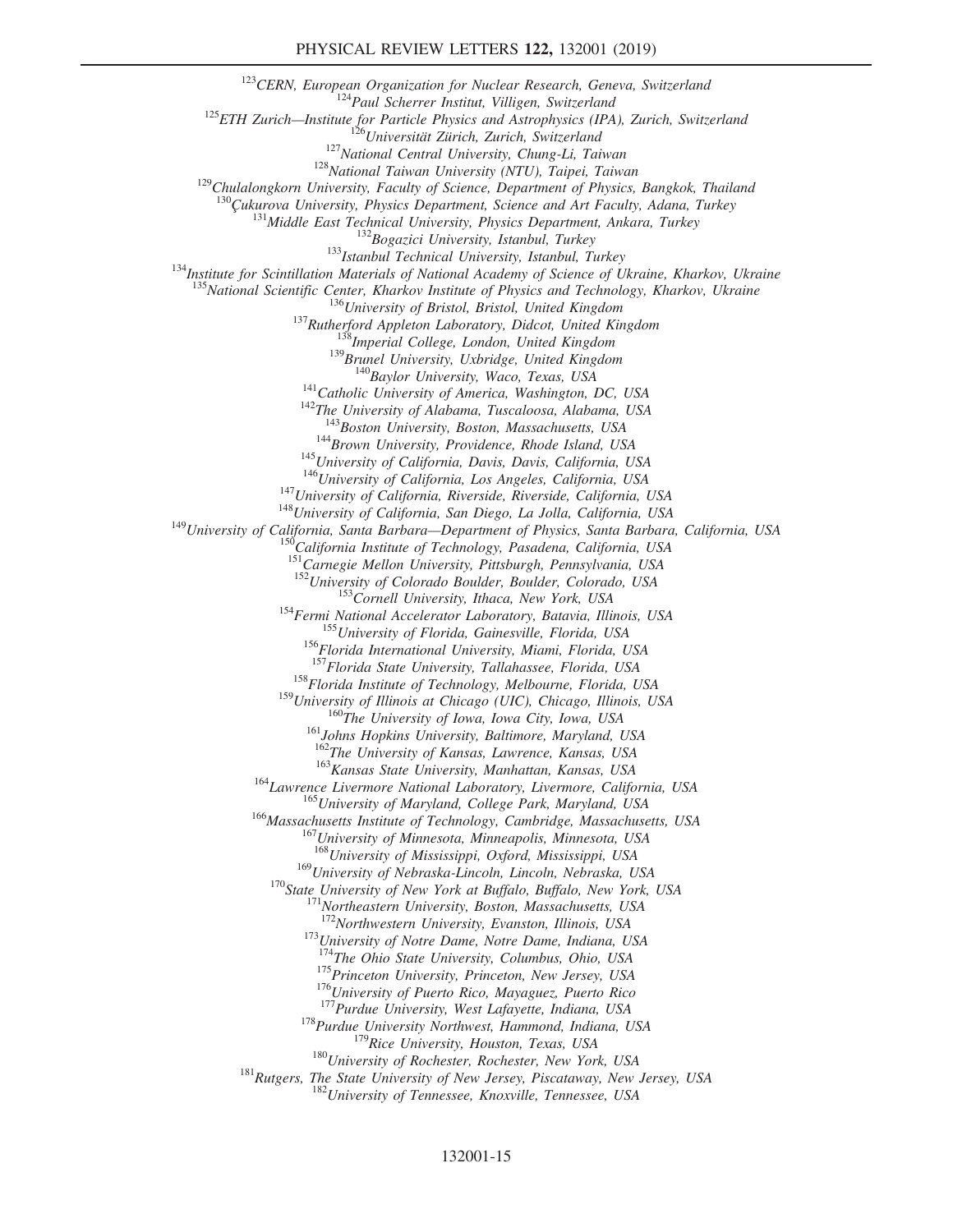## PHYSICAL REVIEW LETTERS 122, 132001 (2019)

 $183$ Texas A&M University, College Station, Texas, USA<br> $184$ Texas Tech University, Lubbock, Texas, USA <sup>185</sup>Vanderbilt University, Nashville, Tennessee, USA <sup>186</sup>University of Virginia, Charlottesville, Virginia, USA <sup>187</sup>Wayne State University, Detroit, Michigan, USA <sup>188</sup>University of Wisconsin-Madison, Madison, Wisconsin, USA

<span id="page-15-0"></span>[a](#page-5-11) Deceased.

- <span id="page-15-1"></span><sup>[b](#page-5-12)</sup>Also at Vienna University of Technology, Vienna, Austria.
- <span id="page-15-2"></span><sup>[c](#page-5-13)</sup>Also at IRFU, CEA, Université Paris-Saclay, Gif-sur-Yvette, France.
- <span id="page-15-3"></span>Also at Universidade Estadual de Campinas, Campinas, Brazil.
- <span id="page-15-4"></span>[e](#page-5-15) Also at Federal University of Rio Grande do Sul, Porto Alegre, Brazil.
- <span id="page-15-5"></span>[f](#page-5-16) Also at Universidade Federal de Pelotas, Pelotas, Brazil.
- <span id="page-15-6"></span><sup>[g](#page-5-17)</sup> Also at Université Libre de Bruxelles, Bruxelles, Belgium.<br>[h](#page-5-18) Also et University of Chinese Acedemy of Sciences, Beijij
- <span id="page-15-7"></span><sup>h</sup>Also at University of Chinese Academy of Sciences, Beijing, China.
- <span id="page-15-8"></span><sup>[i](#page-5-19)</sup>Also at Institute for Theoretical and Experimental Physics, Moscow, Russia.
- <span id="page-15-9"></span><sup>[j](#page-5-20)</sup>Also at Joint Institute for Nuclear Research, Dubna, Russia.
- <span id="page-15-10"></span>[k](#page-5-21) Also at British University in Egypt, Cairo, Egypt.
- <sup>1</sup>Also at Suez University, Suez, Egypt.
- <span id="page-15-11"></span>[m](#page-6-0)Also at Purdue University, West Lafayette, Indiana, USA.
- <span id="page-15-12"></span><sup>[n](#page-6-1)</sup> Als[o](#page-6-2) at Université de Haute Alsace, Mulhouse, France.
- <span id="page-15-13"></span>Also at Tbilisi State University, Tbilisi, Georgia.
- <span id="page-15-14"></span><su[p](#page-6-3)>p</sup>Also at CERN, European Organization for Nuclear Research, Geneva, Switzerland.
- <span id="page-15-15"></span><sup>[q](#page-6-4)</sup>Also at RWTH Aachen University, III. Physikalisches Institut A, Aachen, Germany.
- <span id="page-15-16"></span>[r](#page-6-5) Also at University of Hamburg, Hamburg, Germany.
- <span id="page-15-17"></span>[s](#page-6-6) Also at Brandenburg University of Technology, Cottbus, Germany.
- <span id="page-15-18"></span><sup>[t](#page-6-7)</sup>Also at Institute of Physics, University of Debrecen, Debrecen, Hungary.
- <span id="page-15-19"></span><s[u](#page-6-8)p>u</sup> Also at Institute of Nuclear Research ATOMKI, Debrecen, Hungary.
- v Also at MTA-ELTE Lendület CMS Particle and Nuclear Physics Group, Eötvös Loránd University, Budapest, Hungary.
- <span id="page-15-20"></span>[w](#page-6-9)Also at IIT Bhubaneswar, Bhubaneswar, India.
- <span id="page-15-21"></span>[x](#page-6-9) Also at Institute of Physics, Bhubaneswar, India.
- <span id="page-15-22"></span>[y](#page-7-0) Also at Shoolini University, Solan, India.
- <span id="page-15-23"></span><sup>[z](#page-7-0)</sup>Also at University of Visva-Bharati, Santiniketan, India.
- <span id="page-15-25"></span>
- <span id="page-15-24"></span>[aa](#page-7-1) Also at Isfahan University of Technology, Isfahan, Iran.<br><sup>[bb](#page-7-2)</sup>Also at Plasma Physics Research Center, Science and Research Branch, Islamic Azad University, Tehran, Iran.
- <span id="page-15-26"></span><sup>[cc](#page-7-3)</sup>Also at Italian National Agency for New Technologies, Energy and Sustainable Economic Development, Bologna, Italy. [dd](#page-7-4)<br>dAlso at Centro Siciliano di Fisica Nucleare e di Struttura Della Materia.<br><sup>ee</sup> Also at Università d
- <span id="page-15-28"></span><span id="page-15-27"></span>
- 
- <span id="page-15-30"></span>
- <span id="page-15-31"></span>
- <span id="page-15-29"></span><sup>[ff](#page-7-6)</sup> Also at Scuola Normale e Sezione dell'INFN, Pisa, Italy.<br><sup>[gg](#page-8-0)</sup> Also at Riga Technical University, Riga, Latvia.<br><sup>[hh](#page-8-1)</sup> Also at Malaysian Nuclear Agency, MOSTI, Kajang, Malaysia.
- <span id="page-15-32"></span>[ii](#page-8-2)Also at Consejo Nacional de Ciencia y Tecnología, Mexico City, Mexico.
- <span id="page-15-33"></span><sup>[jj](#page-8-3)</sup>Also at Warsaw University of Technology, Institute of Electronic Systems, Warsaw, Poland. [kk](#page-8-4)Also at Institute for Nuclear Research, Moscow, Russia.
- <span id="page-15-34"></span>
- <span id="page-15-38"></span><span id="page-15-35"></span><sup>11</sup>Also at National Research Nuclear University 'Moscow Engineering Physics Institute' (MEPhI), Moscow, Russia.<br><sup>nm</sup>Also at St. Petersburg State Polytechnical University, St. Petersburg, Russia.<br><sup>nm</sup>Also at University of
- <span id="page-15-36"></span>
- <span id="page-15-37"></span>
- <span id="page-15-39"></span>
- <span id="page-15-40"></span>
- 
- <span id="page-15-41"></span>[rr](#page-8-9)Also at Faculty of Physics, University of Belgrade, Belgrade, Serbia.
- <span id="page-15-42"></span><sup>[ss](#page-8-9)</sup>Also at University of Belgrade, Faculty of Physics and Vinca Institute of Nuclear Sciences, Belgrade, Serbia.<br><sup>tt</sup>Also at INFN Sezione di Pavia, Università di Pavia, Pavia, Italy.
- <span id="page-15-43"></span>
- <span id="page-15-44"></span><sup>[uu](#page-9-0)</sup> Also at National and Kapodistrian University of Athens, Athens, Greece.<br>
<sup>[vv](#page-9-1)</sup> Also at Universität Zürich, Zurich, Switzerland.<br>
<sup>[ww](#page-9-2)</sup> Also at Stefan Meyer Institute for Subatomic Physics, Vienna, Austria.<br>
<sup>[xx](#page-9-3)</sup> Also at
- <span id="page-15-46"></span><span id="page-15-45"></span>
- <span id="page-15-47"></span>
- <span id="page-15-48"></span>
- <span id="page-15-49"></span>
- <span id="page-15-50"></span>
-